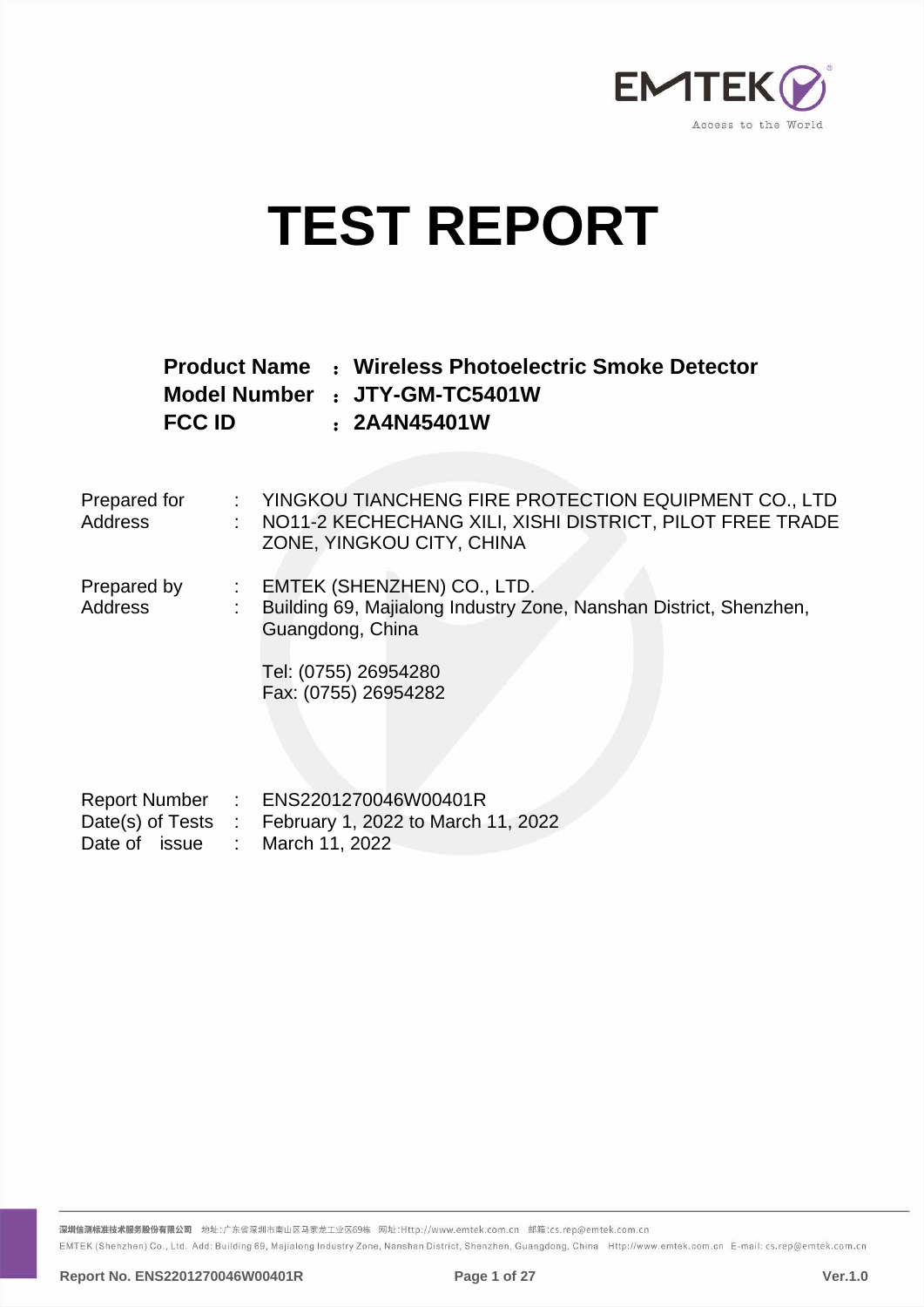

## **TEST RESULT CERTIFICATION**

| Applicant    |     | : YINGKOU TIANCHENG FIRE PROTECTION EQUIPMENT CO., LTD                                |
|--------------|-----|---------------------------------------------------------------------------------------|
| Address      |     | NO11-2 KECHECHANG XILI, XISHI DISTRICT, PILOT FREE TRADE ZONE,<br>YINGKOU CITY, CHINA |
| Manufacturer |     | : YINGKOU TIANCHENG FIRE PROTECTION EQUIPMENT CO., LTD                                |
| Address      |     | NO11-2 KECHECHANG XILI, XISHI DISTRICT, PILOT FREE TRADE ZONE,<br>YINGKOU CITY, CHINA |
| <b>EUT</b>   | × 1 | Wireless Photoelectric Smoke Detector                                                 |
| Model Name   | t.  | JTY-GM-TC5401W                                                                        |
| Trademark    |     | Tiancheng                                                                             |

Measurement Procedure Used:

| APPLICABLE STANDARDS                                          |                    |  |  |  |  |
|---------------------------------------------------------------|--------------------|--|--|--|--|
| <b>STANDARD</b>                                               | <b>TEST RESULT</b> |  |  |  |  |
| FCC 47 CFR Part 2, Subpart J<br>FCC 47 CFR Part 15, Subpart C | <b>PASS</b>        |  |  |  |  |

The above equipment was tested by SHENZHEN EMTEK CO., LTD. The test data, data evaluation, test procedures, and equipment configurations shown in this report were made in accordance with the procedures given in ANSI C63.10 (2013) and the energy emitted by the sample EUT tested as described in this report is in compliance with the requirements of FCC Rules Part 2 and Part 15.231 REQUIREMENTS.

The test results of this report relate only to the tested sample identified in this report.

| Date of Test:                | February 1, 2022 to March 11, 2022      |  |  |  |  |  |
|------------------------------|-----------------------------------------|--|--|--|--|--|
|                              | Luo Per Ye                              |  |  |  |  |  |
| Prepared by:                 | Luo peiye / Editor                      |  |  |  |  |  |
|                              | Jue tra<br>SHENZHEN,                    |  |  |  |  |  |
| Reviewer :                   | Joe Xia/Supervisor                      |  |  |  |  |  |
| Approve & Authorized Signer: | EMT<br>$\ast$<br>∗<br>Lisa Wang/Manager |  |  |  |  |  |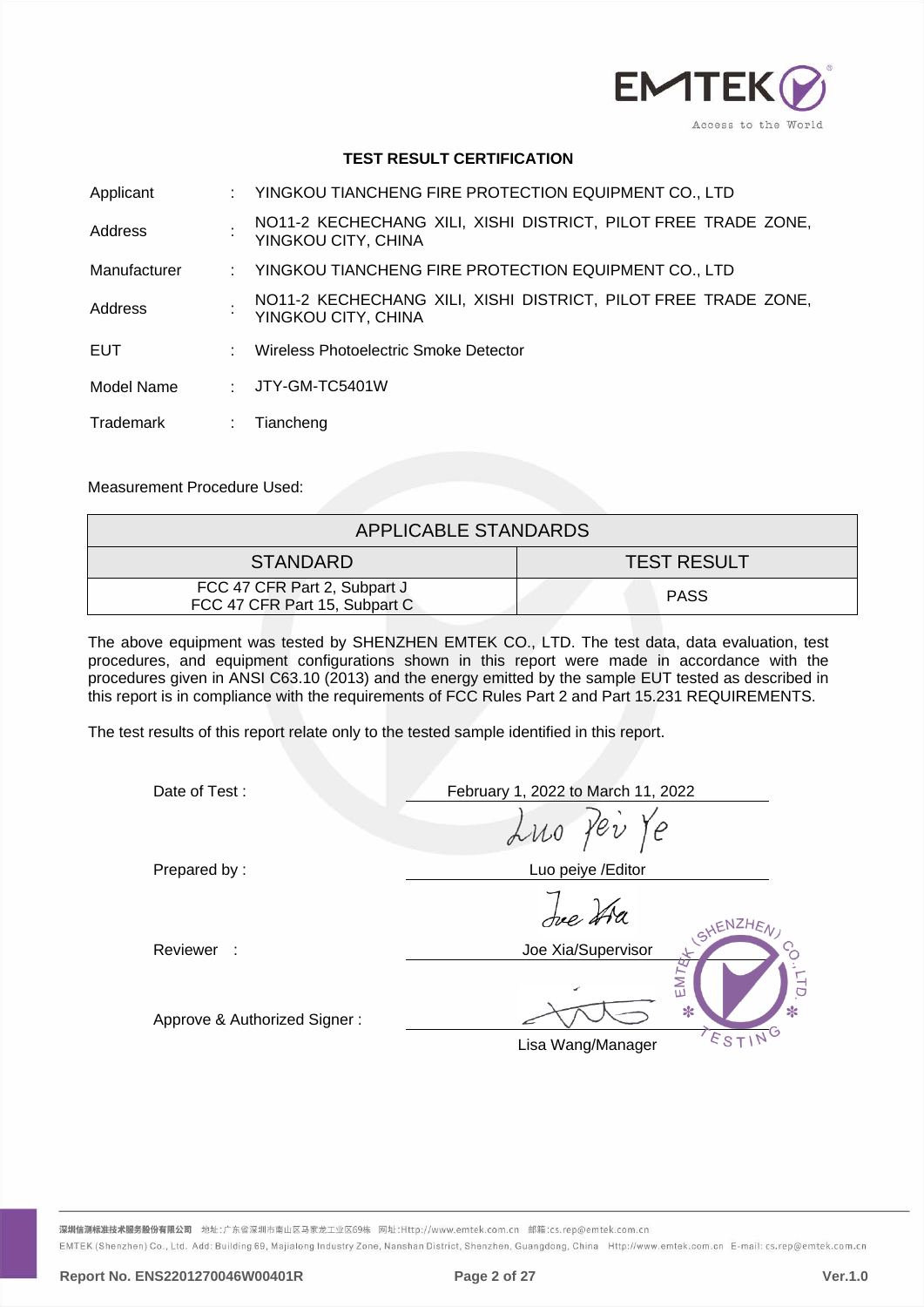

# **Table of Contents**

深圳信测标准技术服务股份有限公司 地址:广东省深圳市南山区马家龙工业区69栋 网址:Http://www.emtek.com.cn 邮箱:cs.rep@emtek.com.cn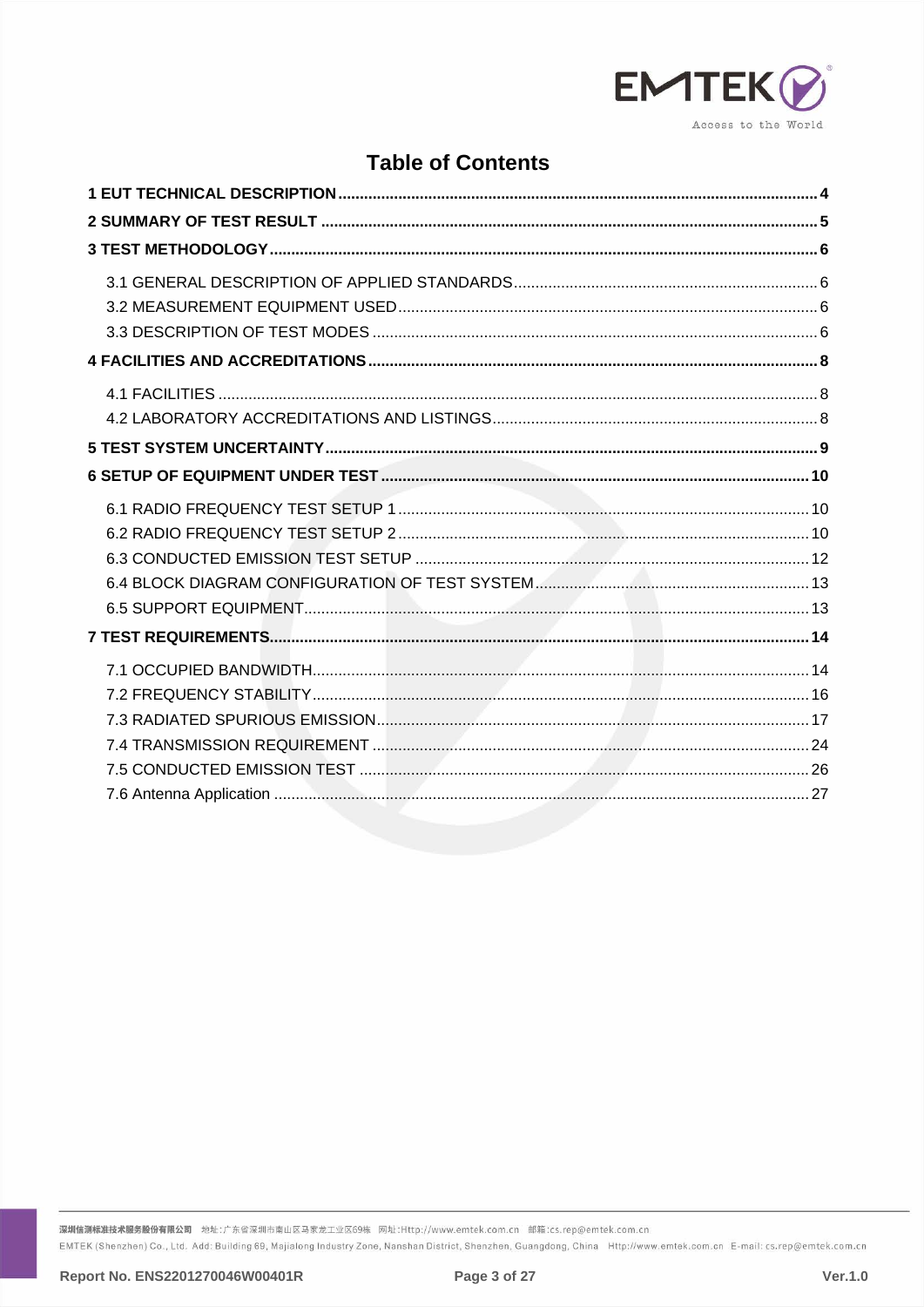

# <span id="page-3-0"></span>**1 EUT TECHNICAL DESCRIPTION**

| <b>Characteristics</b>                  | <b>Description</b>                    |  |  |  |
|-----------------------------------------|---------------------------------------|--|--|--|
| <b>Product:</b>                         | Wireless Photoelectric Smoke Detector |  |  |  |
| <b>Model Number:</b>                    | JTY-GM-TC5401W                        |  |  |  |
| <b>Modulation:</b>                      | <b>FSK</b> modulation                 |  |  |  |
| <b>Operating Frequency</b><br>Range(s): | 470MHz                                |  |  |  |
| Number of Channels:                     | 1 channel                             |  |  |  |
| <b>Max Transmit Power:</b>              | 39.13 dBuV/m@3m                       |  |  |  |
| <b>Antenna Type:</b>                    | Spring Antenna                        |  |  |  |
| <b>Antenna Gain:</b>                    | -6 dBi                                |  |  |  |
| Power supply:                           | DC <sub>3</sub> V                     |  |  |  |
| Date of Received:                       | February 1, 2022                      |  |  |  |

*Note: for more details, please refer to the User's manual of the EUT.*

深圳信测标准技术服务股份有限公司 地址:广东省深圳市南山区马家龙工业区69栋 网址:Http://www.emtek.com.cn 邮箱:cs.rep@emtek.com.cn EMTEK (Shenzhen) Co., Ltd. Add: Building 69, Majialong Industry Zone, Nanshan District, Shenzhen, Guangdong, China Http://www.emtek.com.cn E-mail: cs.rep@emtek.com.cn

**Report No. ENS2201270046W00401R Page 4 of 27 Ver.1.0**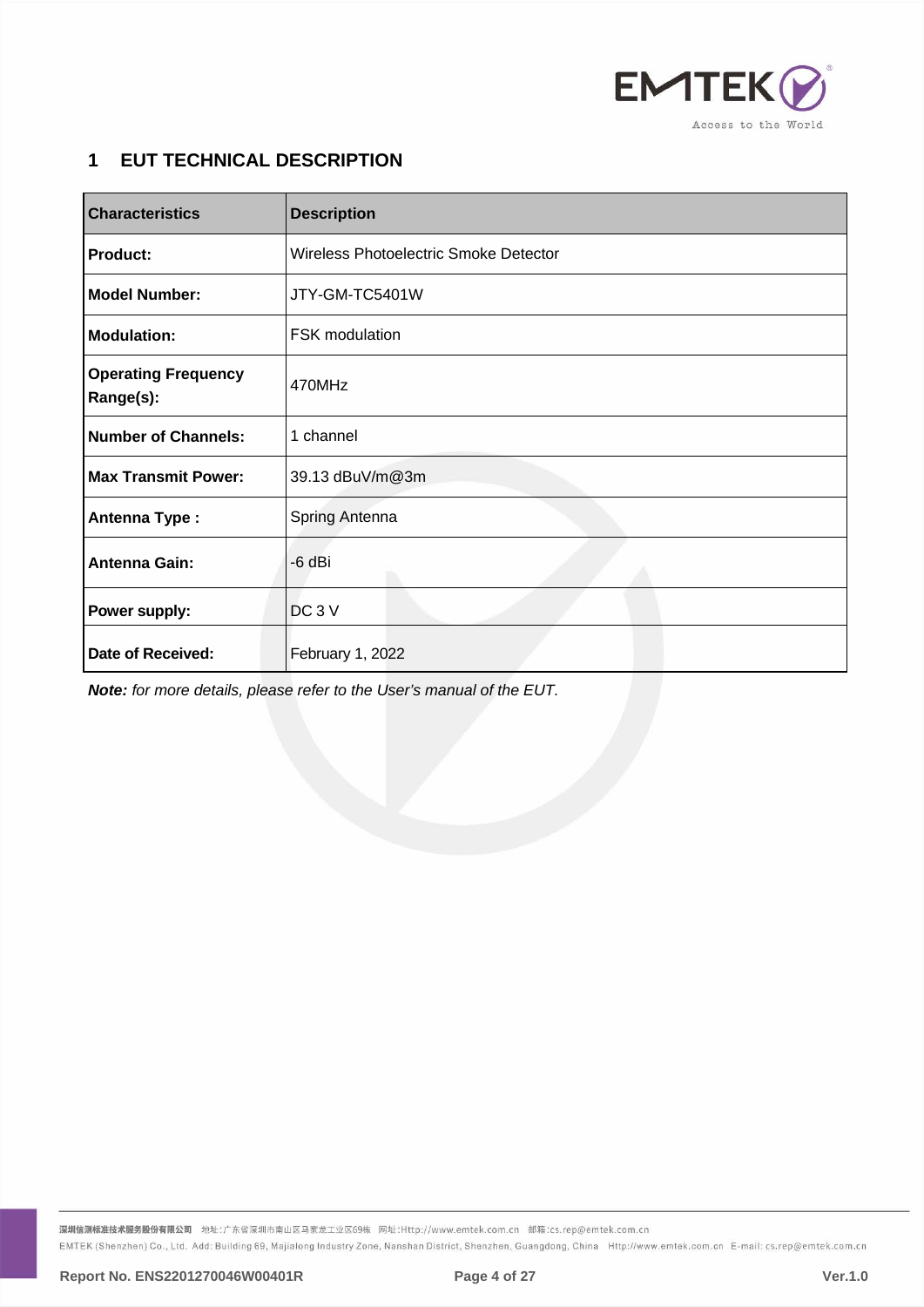

# <span id="page-4-0"></span>**2 SUMMARY OF TEST RESULT**

| <b>FCC Part Clause</b>      | <b>Test Parameter</b>              | <b>Verdict</b> | <b>Remark</b> |
|-----------------------------|------------------------------------|----------------|---------------|
| 15.231(c)                   | Occupied Bandwidth                 | <b>PASS</b>    |               |
| 15.231(d)                   | Frequency stability                | N/A            |               |
| 15.231(b)                   | <b>Radiated Spurious Emissions</b> | <b>PASS</b>    |               |
| 15.231(a)                   | <b>Transmission Requirement</b>    | <b>PASS</b>    |               |
| 15.203                      | Antenna Requirement                | <b>PASS</b>    |               |
| 15.207(a)                   | <b>Conducted Emission</b>          | <b>PASS</b>    |               |
|                             |                                    |                |               |
| NOTE1: N/A (Not Applicable) |                                    |                |               |
|                             |                                    |                |               |
|                             |                                    |                |               |

# RELATED SUBMITTAL(S) / GRANT(S):

This submittal(s) (test report) is intended for FCC ID: 2A4N45401W filing to comply with Section 15.231 of the FCC Part 15, Subpart C Rules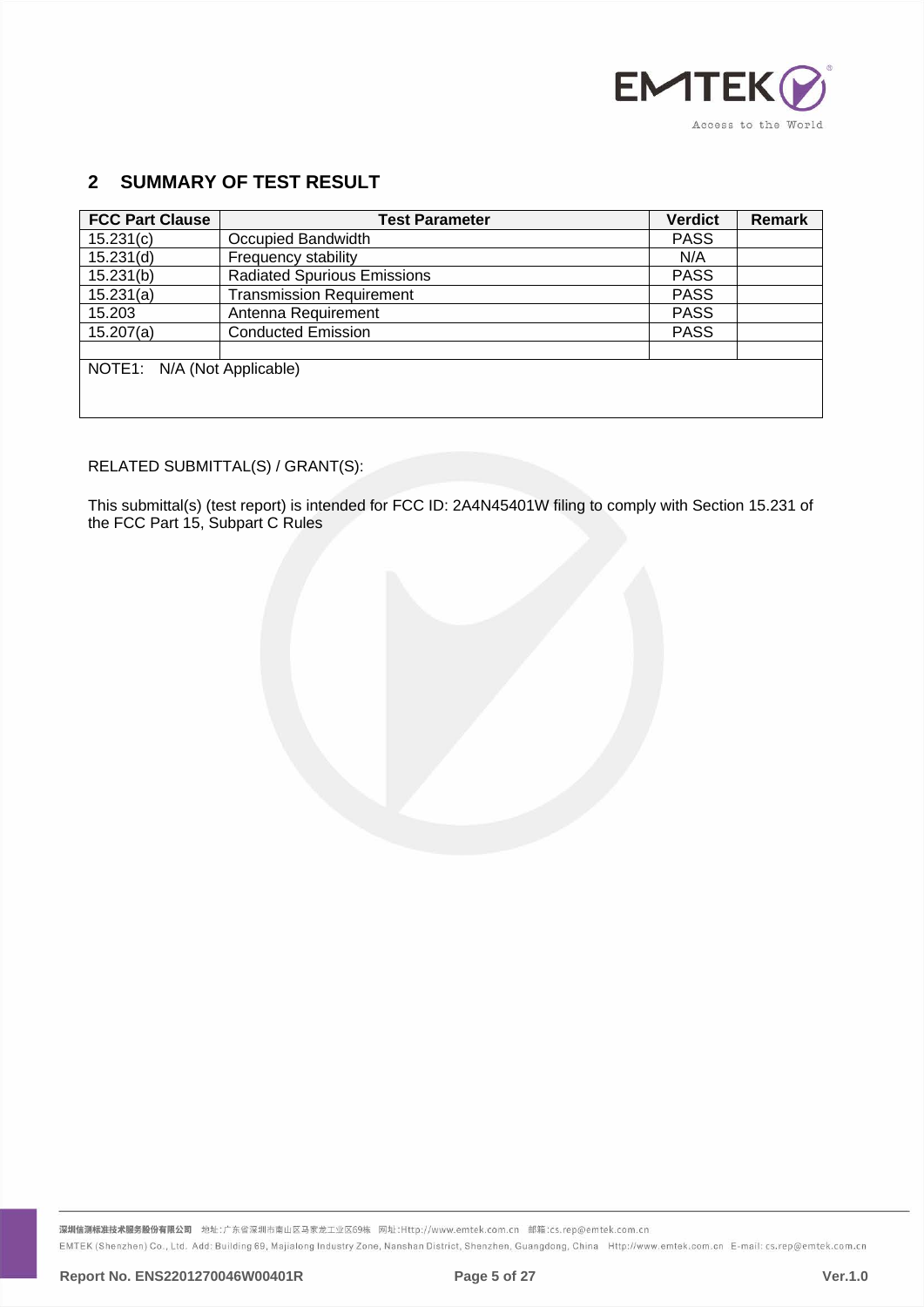

# <span id="page-5-0"></span>**3 TEST METHODOLOGY**

# <span id="page-5-1"></span>**3.1 GENERAL DESCRIPTION OF APPLIED STANDARDS**

According to its specifications, the EUT must comply with the requirements of the following standards: FCC 47 CFR Part 2, Subpart J FCC 47 CFR Part 15, Subpart C

# <span id="page-5-2"></span>**3.2 MEASUREMENT EQUIPMENT USED**

#### 3.2.1 Radiated Emission Test Equipment

| Equipment                | Manufacturer    | Model No.         | Serial No.     | Last Cal. | Cal. Interval |
|--------------------------|-----------------|-------------------|----------------|-----------|---------------|
| Pre-Amplifier            | HP              | 8447F             | 2944A07999     | 2021/5/15 | 1Year         |
| <b>EMI Test Receiver</b> | Rohde & Schwarz | <b>ESCI</b>       | 101414         | 2021/5/15 | 1Year         |
| <b>Bilog Antenna</b>     | Schwarzbeck     | <b>VULB9163</b>   | 712            | 2021/7/5  | 2 Year        |
| Horn antenna             | Schwarzbeck     | <b>BBHA9120D</b>  | 9120D-1178     | 2020/7/4  | 2 Year        |
| Pre-Amplifie             | Lunar EM.       | LNA1G18-48        | J1011131010001 | 2021/5/15 | 1Year         |
| Spectrum Analyzer        | Rohde & Schwarz | FSV <sub>40</sub> | 100967         | 2021/5/15 | 1Year         |
| Horn antenna             | Schwarzbeck     | <b>BBHA9170</b>   | 9170-399       | 2021/6/12 | 2 Year        |
| Loop Antenna             | Schwarzbeck     | <b>FMZB1519</b>   | 1519-012       | 2021/6/12 | 2 Year        |
| Horn antenna             | Schwarzbeck     | <b>BBHA9120D</b>  | 9120D-1178     | 2020/7/4  | 2 Year        |

# 3.2.2 Radio Frequency Test Equipment

| Equipment                        | Manufacturer | Model No.                | Serial No. | Last Cal.     | Cal. Interval |
|----------------------------------|--------------|--------------------------|------------|---------------|---------------|
| Signal Analyzer                  | Agilent      | N9010A                   | MY53470879 | May 15, 2021  | 1Year         |
| Vector Signal<br>Generater       | Agilent      | N5182B                   | MY53050878 | May 15, 2021  | 1Year         |
| Analog Signal<br>Generator       | Agilent      | <b>N5171B</b>            | MY53050553 | May 15, 2021  | 1Year         |
| <b>Power Meter</b>               | Agilent      | PS-X10-100               |            | May 15, 2021  | 1Year         |
| <b>Blocking Box</b>              | <b>THEDA</b> | AD211                    | TW5451140  | May 15, 2021  | 1Year         |
| Switchgroup                      | THEDA        | <b>ETF-025(VAS</b><br>C6 | TW5451008  | N/A           | N/A           |
| <b>MIMO Matrix Switch</b>        | <b>THEDA</b> | 4P5TM18                  | TW5451009  | N/A           | N/A           |
| Temperature&Humidi<br>ty Chamber | <b>ESPEC</b> | EL-02KA                  | 12107166   | Jul. 03, 2021 | 1 Year        |

# <span id="page-5-3"></span>**3.3 DESCRIPTION OF TEST MODES**

The EUT has been tested under its typical operating condition.

The EUT configuration for testing is installed on RF field strength measurement to meet the Commissions requirement and operating in a manner which intends to maximize its emission characteristics in a continuous normal application.

The Transmitter was operated in the normal operating mode. The TX frequency was fixed which was for the purpose of the measurements.

Test of channel included the lowest and middle and highest frequency to perform the test, then record on this report.

Pre-defined engineering program for regulatory testing used to control the EUT for staying in continuous transmitting mode is programmed.

<mark>深圳信测标准技术服务股份有限公司</mark> 地址:广东省深圳市南山区马家龙工业区69栋 网址:Http://www.emtek.com.cn 邮箱:cs.rep@emtek.com.cn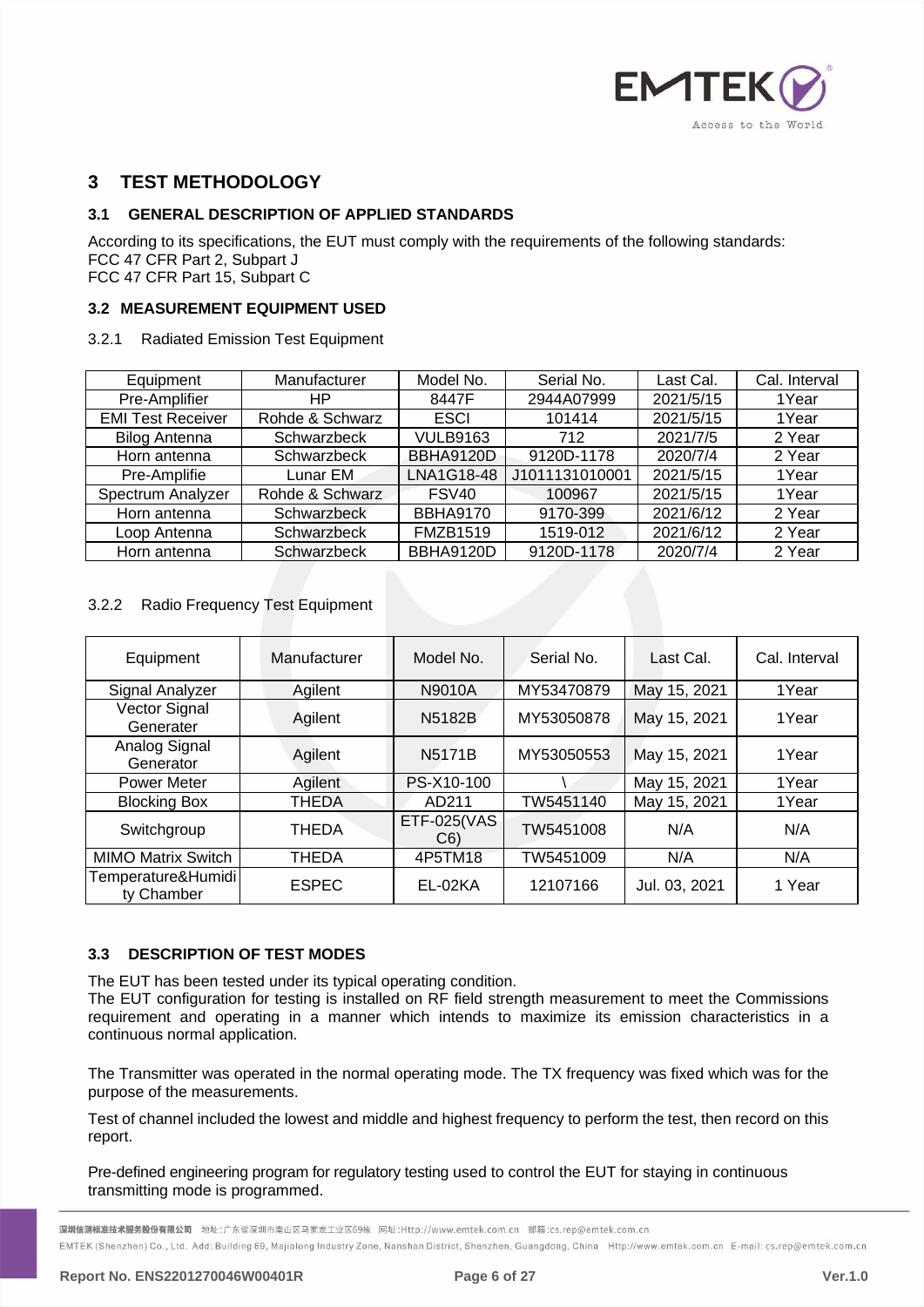

# Frequency and Channel list:

| Channel | Frequency<br>(MHz) | Channel | Frequency<br>(MHz) | Channel  | Frequency<br>(MHz) |
|---------|--------------------|---------|--------------------|----------|--------------------|
|         | 470                |         |                    | $\cdots$ | $\cdots$           |

Test Frequency and Channel list:

| Lowest Frequency |                    | Middle Frequency |                    | <b>Highest Frequency</b> |                    |
|------------------|--------------------|------------------|--------------------|--------------------------|--------------------|
| Channel          | Frequency<br>(MHz) | Channel          | Frequency<br>(MHz) | Channel                  | Frequency<br>(MHz) |
|                  | 470                |                  |                    |                          |                    |

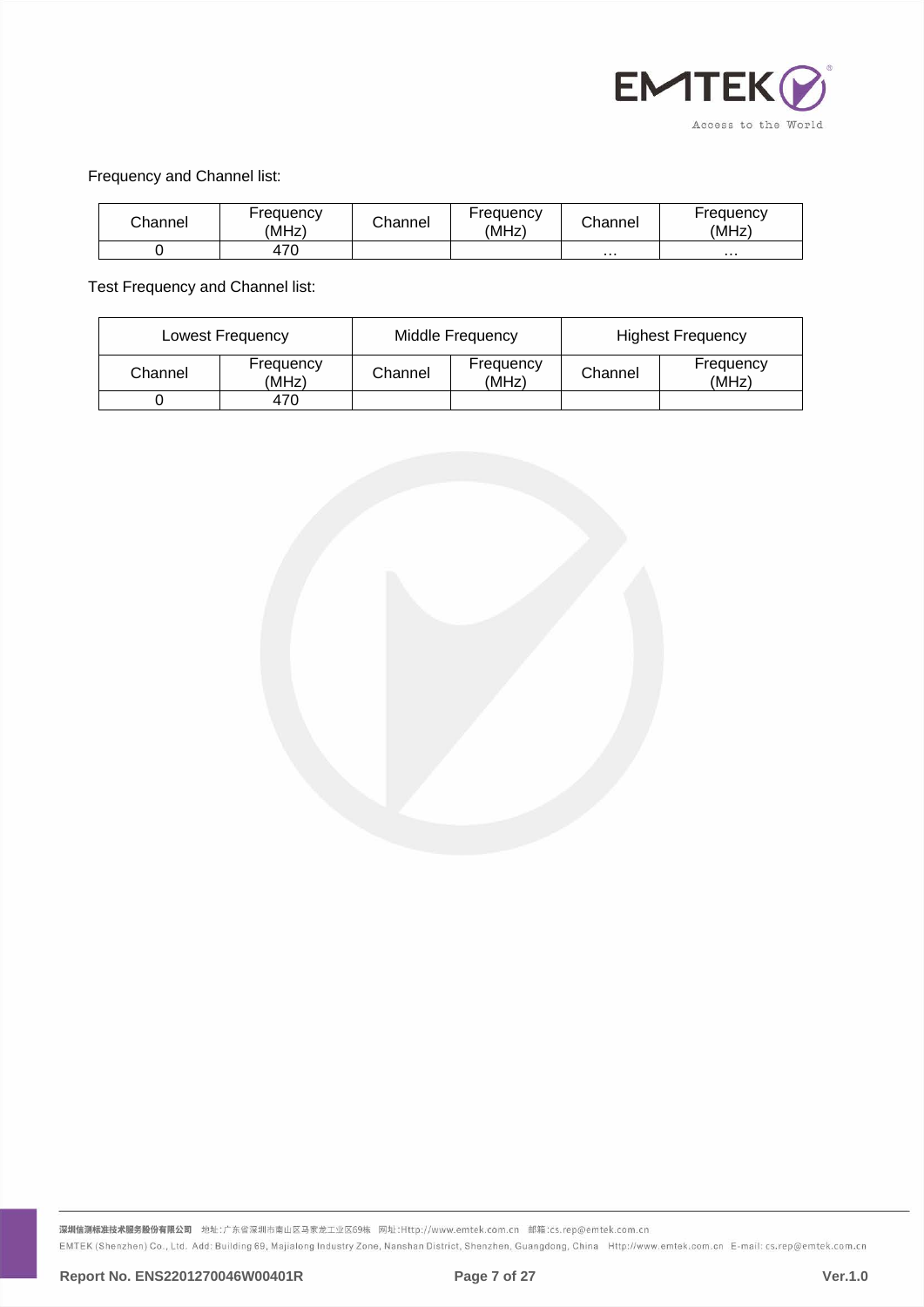

# <span id="page-7-0"></span>**4 FACILITIES AND ACCREDITATIONS**

# <span id="page-7-1"></span>**4.1 FACILITIES**

All measurement facilities used to collect the measurement data are located at

Building 69, Majialong Industry Zone District, Nanshan District, Shenzhen, China The sites are constructed in conformance with the requirements of ANSI C63.7, ANSI C63.4 and CISPR Publication 22.

# <span id="page-7-2"></span>**4.2 LABORATORY ACCREDITATIONS AND LISTINGS**

| Site Description | בשווווטו אוטויוואן וועדונטאי ו יוט ומשמ                                                                                                                                                      |
|------------------|----------------------------------------------------------------------------------------------------------------------------------------------------------------------------------------------|
| EMC Lab.         | : Accredited by CNAS<br>The Certificate Registration Number is L2291.<br>The Laboratory has been assessed and proved to be in compliance with<br>CNAS-CL01 (identical to ISO/IEC 17025:2017) |
|                  | <b>Accredited by FCC</b><br>Designation Number: CN1204<br>Test Firm Registration Number: 882943                                                                                              |
|                  | <b>Accredited by A2LA</b><br>The Certificate Number is 4321.01.                                                                                                                              |
|                  | <b>Accredited by Industry Canada</b><br>The Conformity Assessment Body Identifier is CN0008                                                                                                  |
| Name of Firm     | : EMTEK (SHENZHEN) CO., LTD.                                                                                                                                                                 |
| Site Location    | Building 69, Majialong Industry Zone, Nanshan District, Shenzhen,<br>÷<br>Guangdong, China                                                                                                   |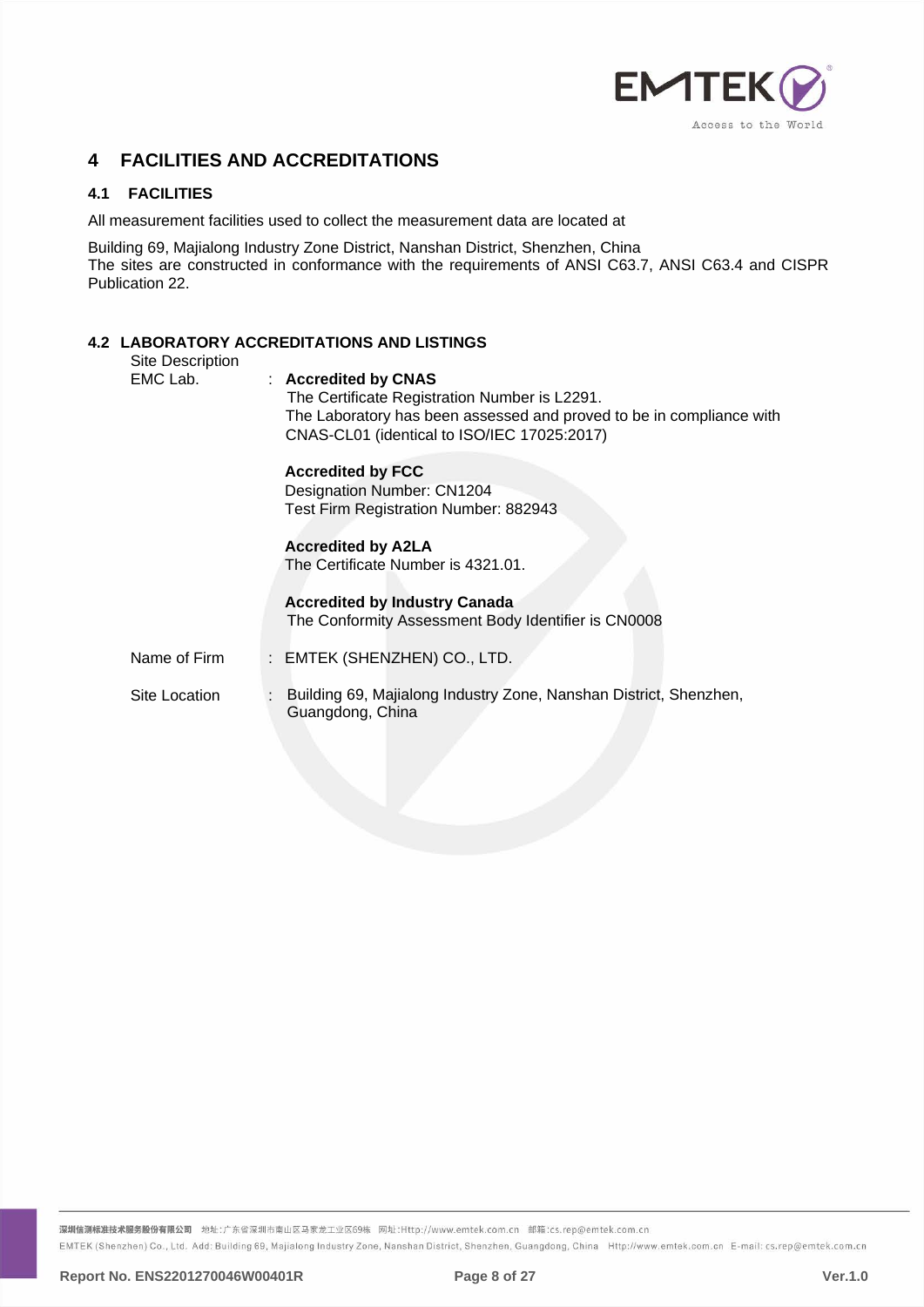

# <span id="page-8-0"></span>**5 TEST SYSTEM UNCERTAINTY**

The following measurement uncertainty levels have been estimated for tests performed on the apparatus:

| Parameter                       | Uncertainty    |
|---------------------------------|----------------|
| Radio Frequency                 | $±1x10^{(-5)}$ |
| Maximum Peak Output Power Test  | ±1.0dB         |
| <b>Conducted Emissions Test</b> | ±2.0dB         |
| <b>Radiated Emission Test</b>   | ±2.0dB         |
| <b>Power Density</b>            | ±2.0dB         |
| Occupied Bandwidth Test         | ±1.0dB         |
| <b>Band Edge Test</b>           | ±3dB           |
| All emission, radiated          | ±3dB           |
| Antenna Port Emission           | ±3dB           |
| Temperature                     | $\pm 0.5$ °C   |
| Humidity                        | ±3%            |

Measurement Uncertainty for a level of Confidence of 95%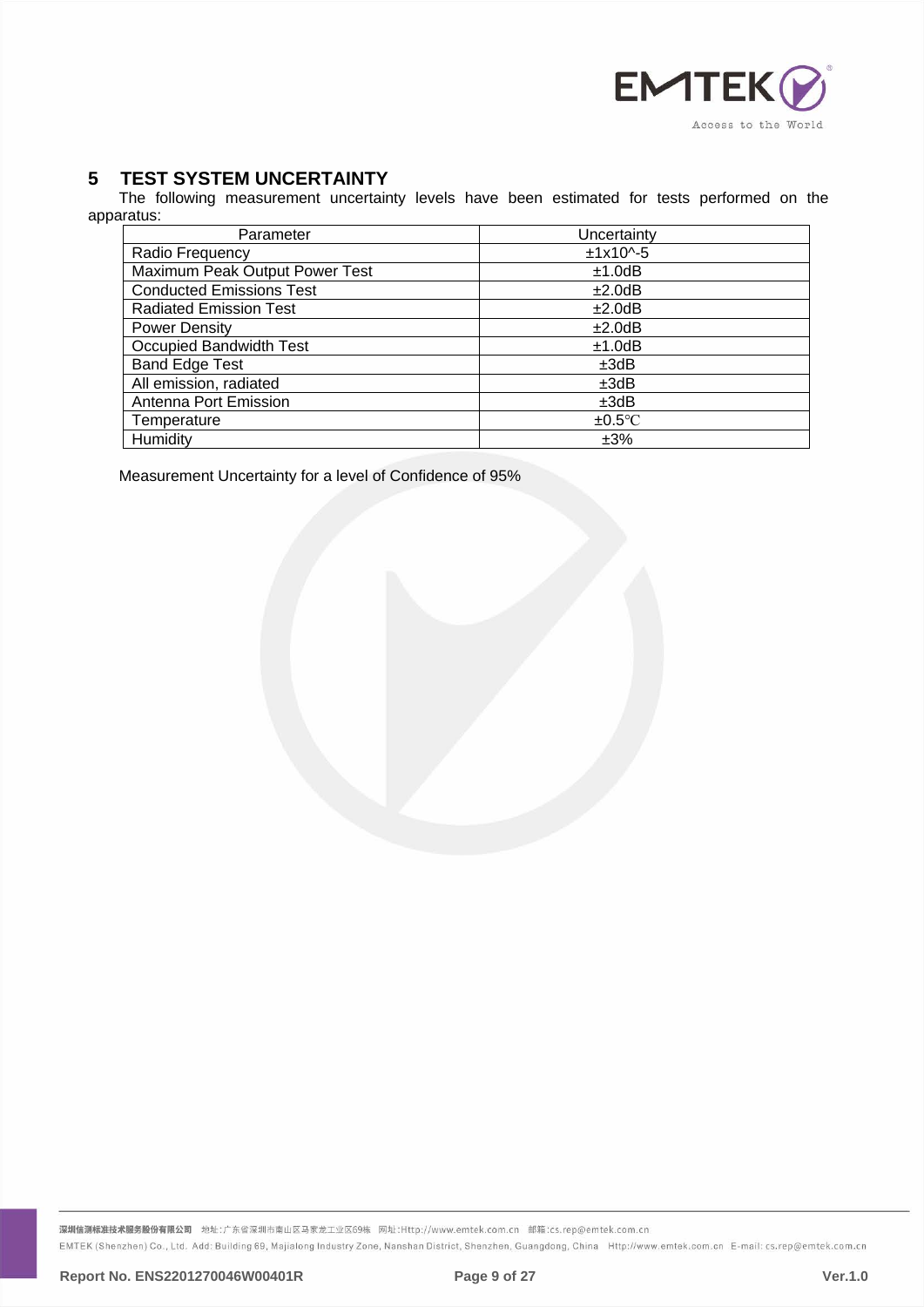

# <span id="page-9-0"></span>**6 SETUP OF EQUIPMENT UNDER TEST**

# <span id="page-9-1"></span>**6.1 RADIO FREQUENCY TEST SETUP 1**

The component's antenna ports(s) of the EUT are connected to the measurement instrument per an appropriate attenuator. The EUT is controlled by PC/software to emit the specified signals for the purpose of measurements.



# <span id="page-9-2"></span>**6.2 RADIO FREQUENCY TEST SETUP 2**

The test site semi-anechoic chamber has met the requirement of NSA tolerance 4 dB according to the standards: ANSI C63.10. The test distance is 3m.The setup is according to the requirements in Section 13.1.4.1 of ANSI C63.10-2013 and CAN/CSA-CEI/IEC CISPR 22.

The maximal emission value is acquired by adjusting the antenna height, polarisation and turntable azimuth. Normally, the height range of antenna is 1 m to 4 m, the azimuth range of turntable is 0° to 360°, and the receive antenna has two polarizations Vertical (V) and Horizontal (H).

#### Below 30MHz:

The EUT is placed on a turntable 0.8 meters above the ground in the chamber, 3 meter away from the antenna (loop antenna). The Antenna should be positioned with its plane vertical at the specified distance from the EUT and rotated about its vertical axis for maximum response at each azimuth about the EUT. The center of the loop shall be 1 m above the ground. For certain applications, the loop antenna plane may also need to be positioned horizontally at the specified distance from the EUT.

# Above 30MHz:

The EUT is placed on a turntable 0.8 meters above the ground in the chamber, 3 meter away from the antenna. The maximal emission value is acquired by adjusting the antenna height, polarisation and turntable azimuth. Normally, the height range of antenna is 1 m to 4 m, the azimuth range of turntable is 0° to 360°, and the receive antenna has two polarizations Vertical (V) and Horizontal (H).

# Above 1GHz:

(Note: the FCC's permission to use 1.5m as an alternative per TCBC Conf call of Dec. 2, 2014.)

The EUT is placed on a turntable 1.5 meters above the ground in the chamber, 3 meter away from the antenna. The maximal emission value is acquired by adjusting the antenna height, polarisation and turntable azimuth. Normally, the height range of antenna is 1 m to 4 m, the azimuth range of turntable is 0° to 360°, and the receive antenna has two polarizations Vertical (V) and Horizontal (H).

(a) Radiated Emission Test Set-Up, Frequency Below 30MHz



<mark>深圳信测标准技术服务股份有限公司</mark> 地址:广东省深圳市南山区马家龙工业区69栋 网址:Http://www.emtek.com.cn 邮箱:cs.rep@emtek.com.cn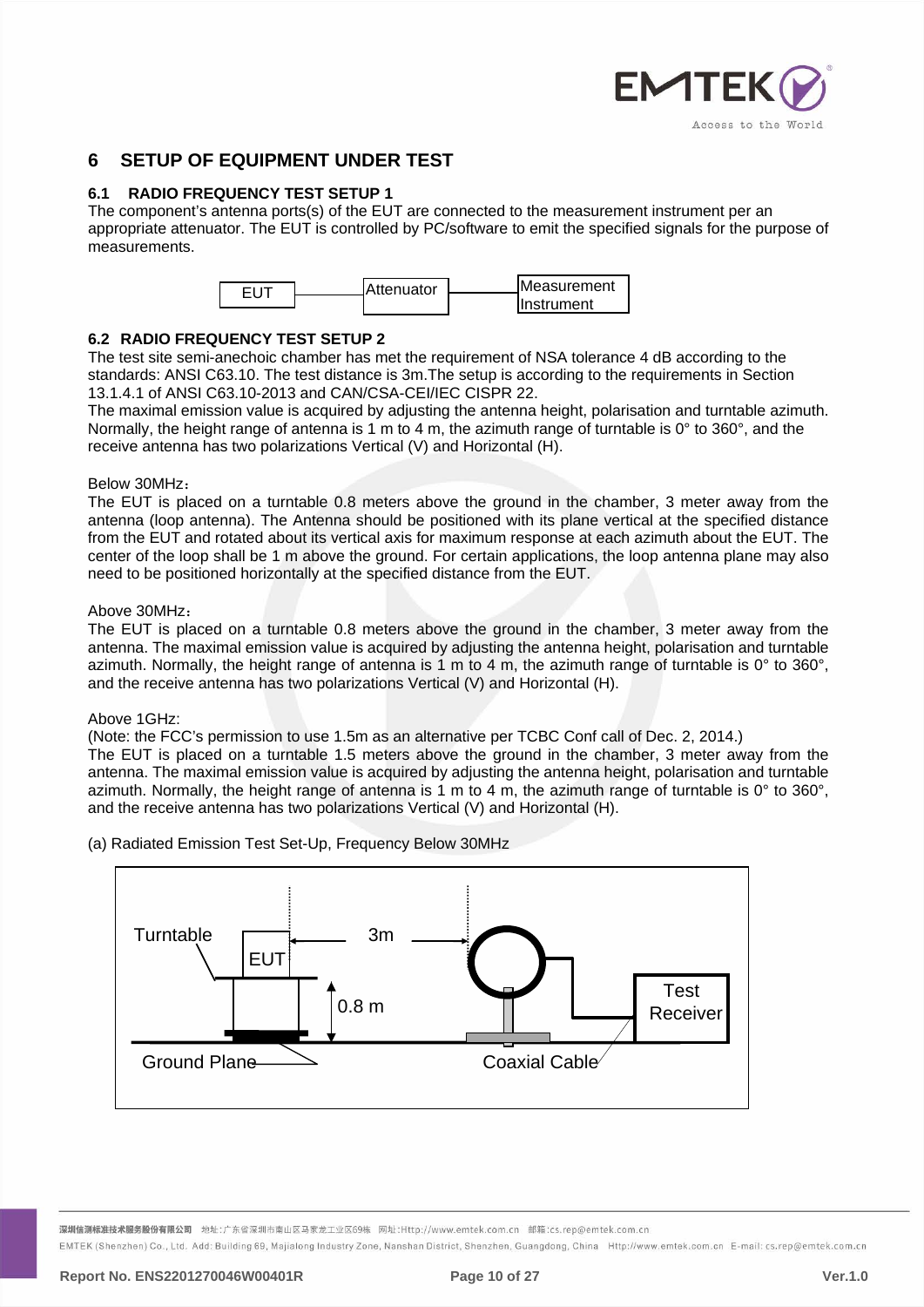



(b) Radiated Emission Test Set-Up, Frequency Below 1000MHz

(c) Radiated Emission Test Set-Up, Frequency above 1000MHz

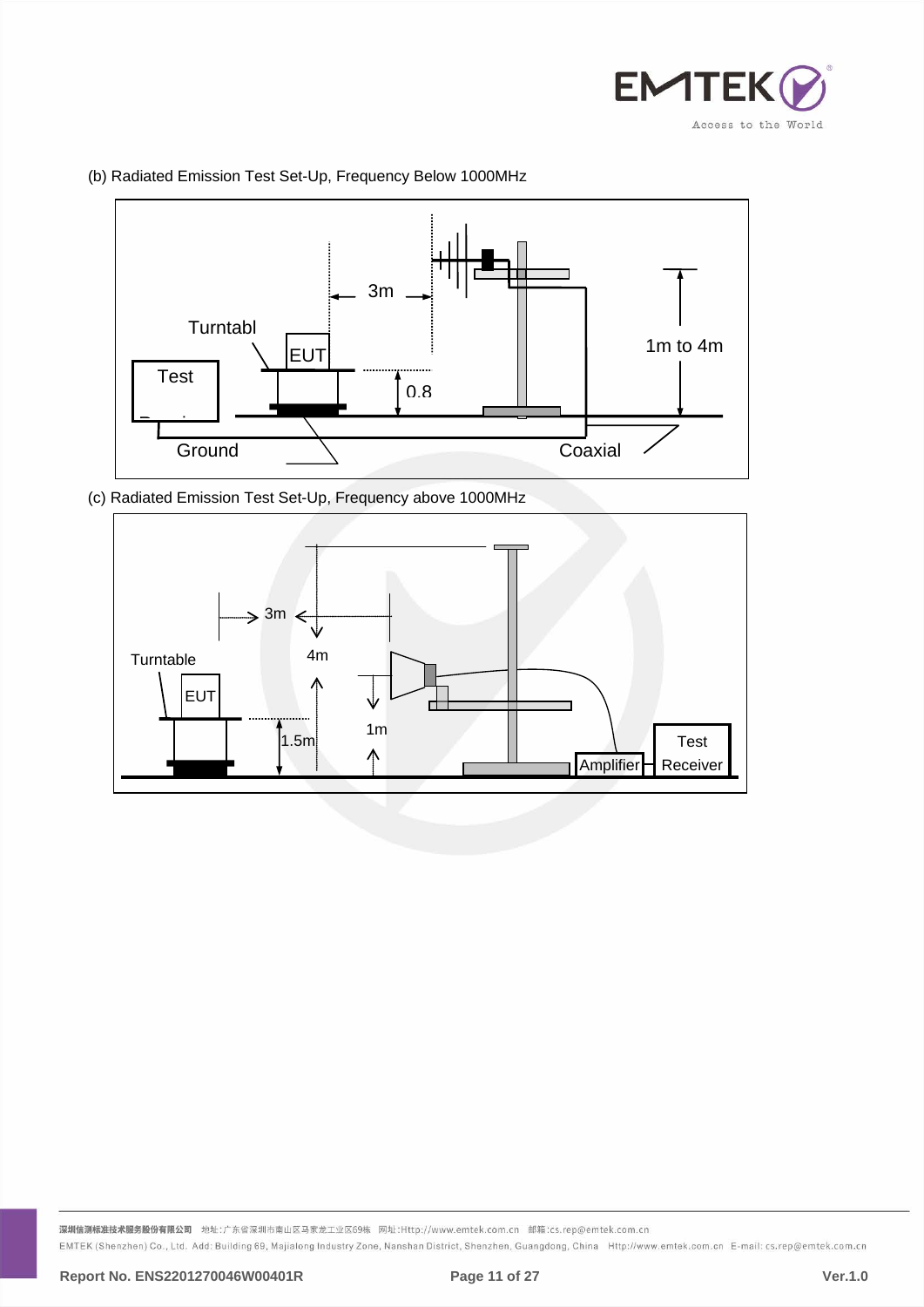

# <span id="page-11-0"></span>**6.3 CONDUCTED EMISSION TEST SETUP**

The mains cable of the EUT (maybe per AC/DC Adapter) must be connected to LISN. The LISN shall be placed 0.8 m from the boundary of EUT and bonded to a ground reference plane for LISN mounted on top of the ground reference plane. This distance is between the closest points of the LISN and the EUT. All other units of the EUT and associated equipment shall be at least 0.8m from the LISN.

Ground connections, where required for safety purposes, shall be connected to the reference ground point of the LISN and, where not otherwise provided or specified by the manufacturer, shall be of same length as the mains cable and run parallel to the mains connection at a separation distance of not more than 0.8 m.

According to the requirements in ANSI C63.10-2013 Conducted emissions from the EUT measured in the frequency range between 0.15 MHz and 30 MHz using CISPR Quasi-Peak and average detector mode.

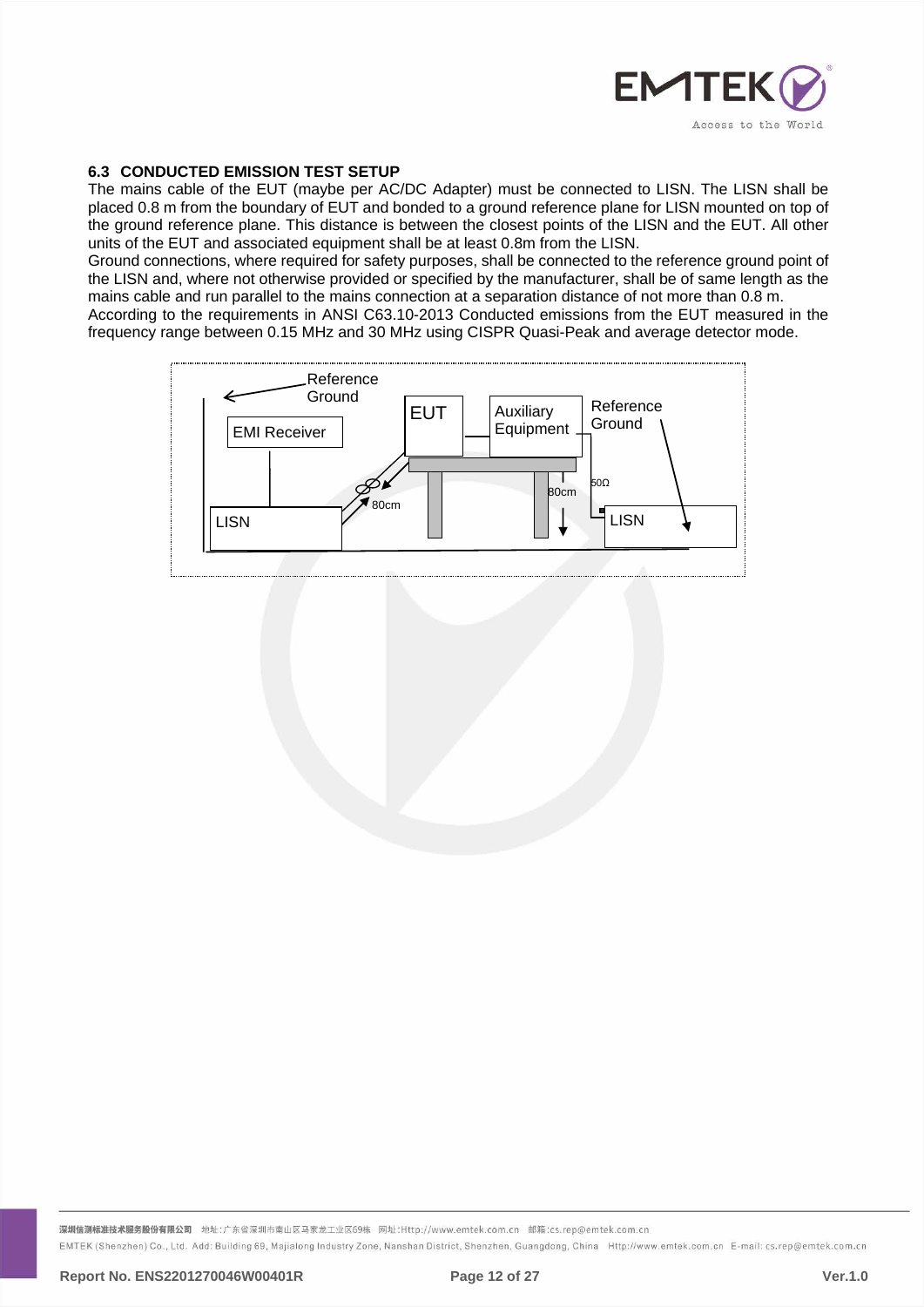

# <span id="page-12-0"></span>**6.4 BLOCK DIAGRAM CONFIGURATION OF TEST SYSTEM**



# <span id="page-12-1"></span>**6.5 SUPPORT EQUIPMENT**

EUT Cable List and Details

| Cable Description | Length $(m)$ | Shielded/Unshielded | With / Without Ferrite |
|-------------------|--------------|---------------------|------------------------|
|                   |              |                     |                        |

| <b>Auxiliary Cable List and Details</b>                                            |  |  |  |  |
|------------------------------------------------------------------------------------|--|--|--|--|
| Shielded/Unshielded<br>With / Without Ferrite<br>Cable Description<br>Length $(m)$ |  |  |  |  |
|                                                                                    |  |  |  |  |
|                                                                                    |  |  |  |  |

| <b>Auxiliary Equipment List and Details</b> |              |       |                      |  |
|---------------------------------------------|--------------|-------|----------------------|--|
| Description                                 | Manufacturer | Model | <b>Serial Number</b> |  |
|                                             |              |       |                      |  |

# *Notes:*

- *1. All the equipment/cables were placed in the worst-case configuration to maximize the emission during the test.*
- *2. Grounding was established in accordance with the manufacturer's requirements and conditions for the intended use.*

深圳信测标准技术服务股份有限公司 地址:广东省深圳市南山区马家龙工业区69栋 网址:Http://www.emtek.com.cn 邮箱:cs.rep@emtek.com.cn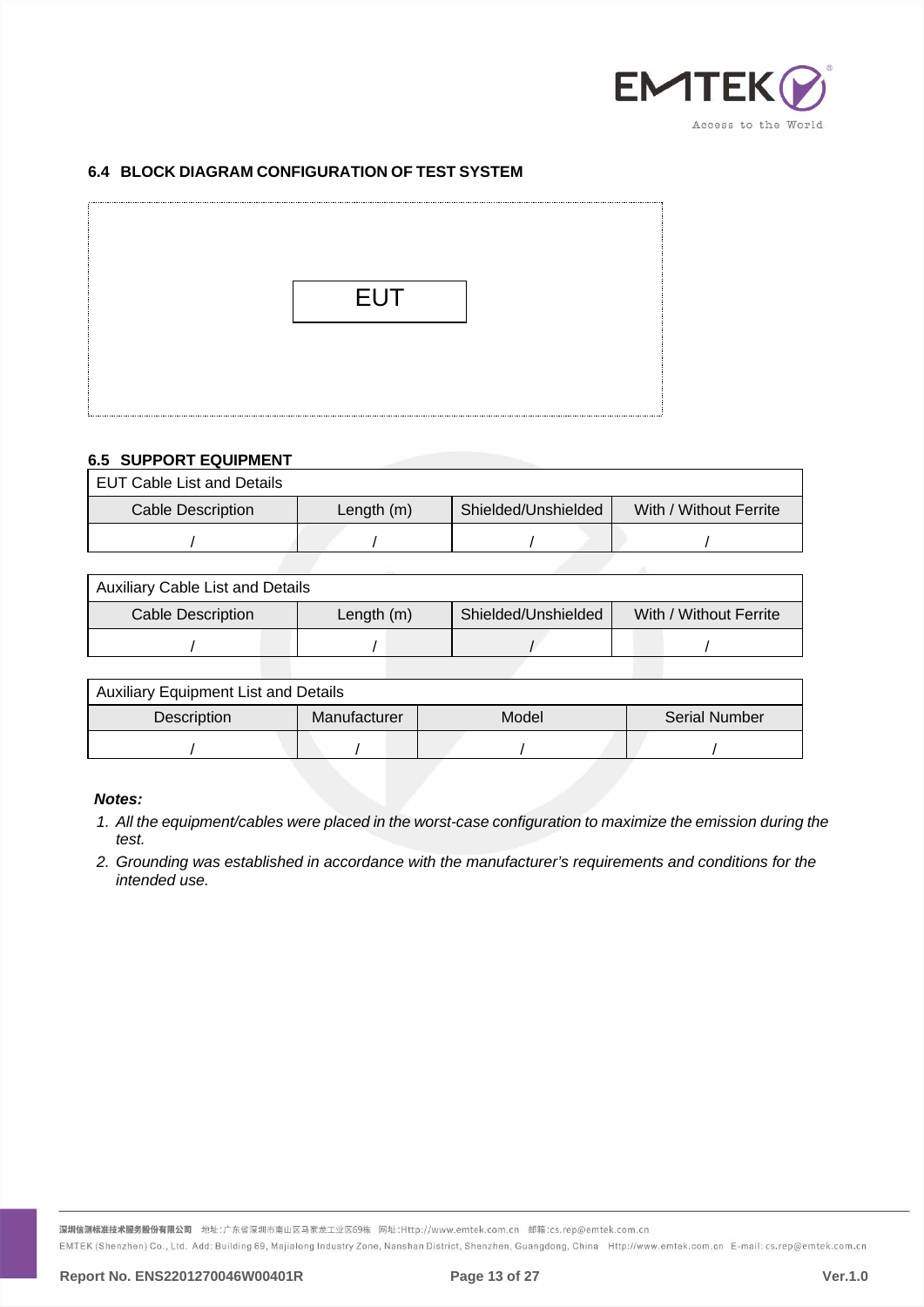

# <span id="page-13-0"></span>**7 TEST REQUIREMENTS**

# <span id="page-13-1"></span>**7.1 OCCUPIED BANDWIDTH**

7.1.1 Applicable Standard

According to FCC Part 2.1049 and part 15.231(c)

7.1.2 Conformance Limit

The bandwidth of the emission shall be no wider than 0.25% of the center frequency for devices operating above 70 MHz and below 900 MHz. For devices operating above 900 MHz, the emission shall be no wider than 0.5% of the center frequency. Bandwidth is determined at the points 20 dB down from the modulated carrier.

7.1.3 Test Configuration

Test according to clause 6.1 radio frequency test setup 1

#### 7.1.4 Test Procedure

The EUT was operating in transmit mode and controlled its channel. Printed out the test result from the spectrum by hard copy function.

The RF output of EUT was connected to the spectrum analyzer by RF cable and attenuator. The path loss was compensated to the results for each measurement.

Set to the maximum power setting and enable the EUT transmit continuously

Set RBW =100 kHz.

Set the video bandwidth (VBW) =300 kHz.

Set Span= approximately 2 to 3 times the occupied bandwidth

Set Detector = Peak.

Set Trace mode = max hold.

Set Sweep = auto couple.

The EUT should be transmitting at its maximum data rate. Allow the trace to stabilize. Use the marker-to-peak function to set the marker to the peak of the emission. Use the marker-delta function to measure 20 dB down one side of the emission. Reset the markerdelta function, and move the marker to the other side of the emission, until it is (as close as possible to) even with the reference marker level. The marker-delta reading at this point is the 20 dB bandwidth of the emission.

If this value varies with different modes of operation (e.g., data rate, modulation format, etc.), repeat this test for each variation.

Measure and record the results in the test report.

Test Results

| Temperature:              | $26^\circ$ C |
|---------------------------|--------------|
| <b>Relative Humidity:</b> | 54%          |
| ATM Pressure:             | 1011 mbar    |

| Modulation<br>Mode | Channel<br>Number | Channel<br>Frequency (MHz) | Measurement Bandwidth<br>(kHz)                                        | Limit<br>(kHz) | Verdict     |
|--------------------|-------------------|----------------------------|-----------------------------------------------------------------------|----------------|-------------|
| ASK                | 00                | 470                        | 240.2                                                                 | ≤1175          | <b>PASS</b> |
|                    |                   |                            | Note: Limit=0.25% of the center frequency=470MHz $*$ 0.25% = 1.175MHz |                |             |

<mark>深圳信测标准技术服务股份有限公司</mark> 地址:广东省深圳市南山区马家龙工业区69栋 网址:Http://www.emtek.com.cn 邮箱:cs.rep@emtek.com.cn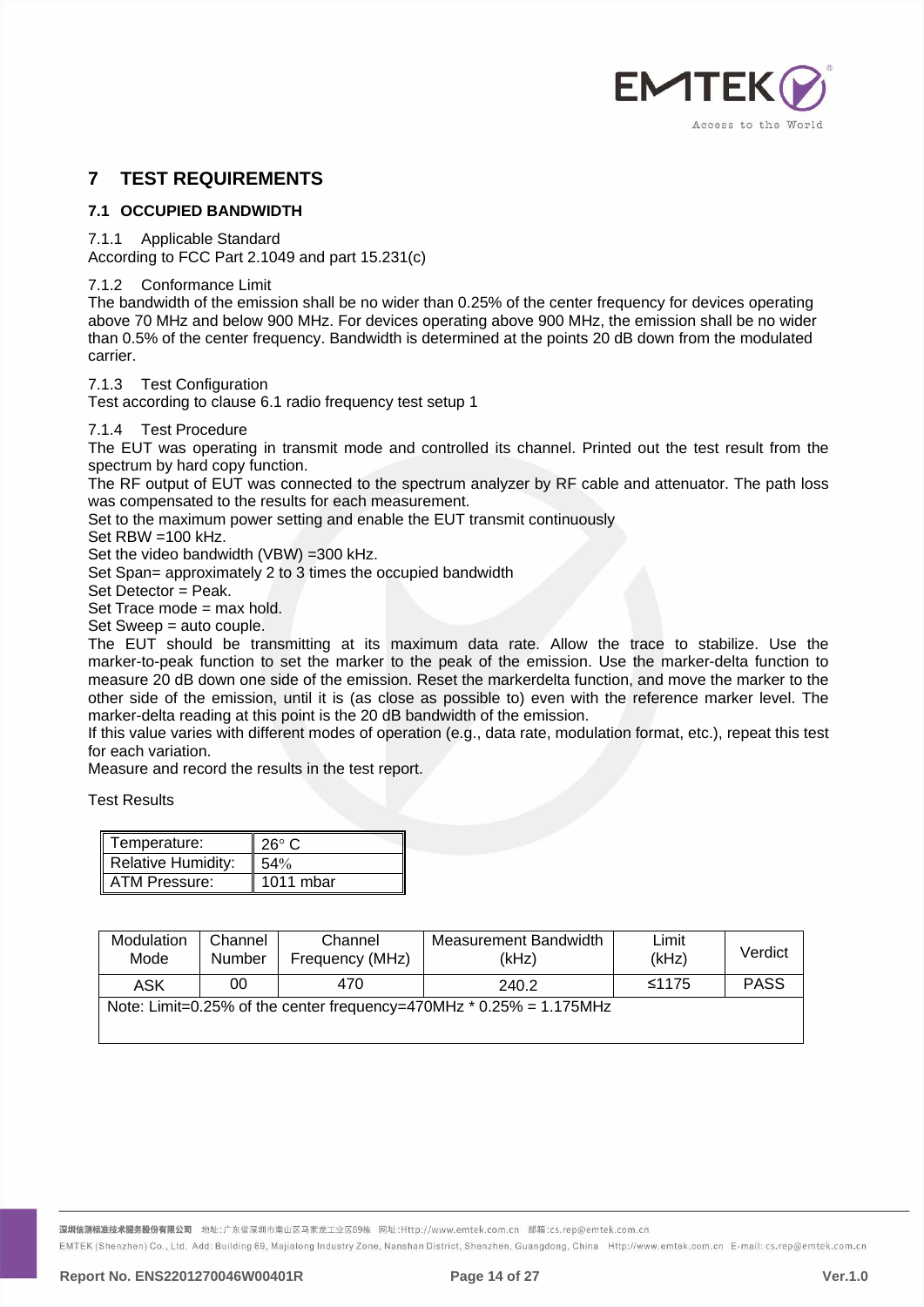



深圳信测标准技术服务股份有限公司 地址:广东省深圳市南山区马家龙工业区69栋 网址:Http://www.emtek.com.cn 邮箱:cs.rep@emtek.com.cn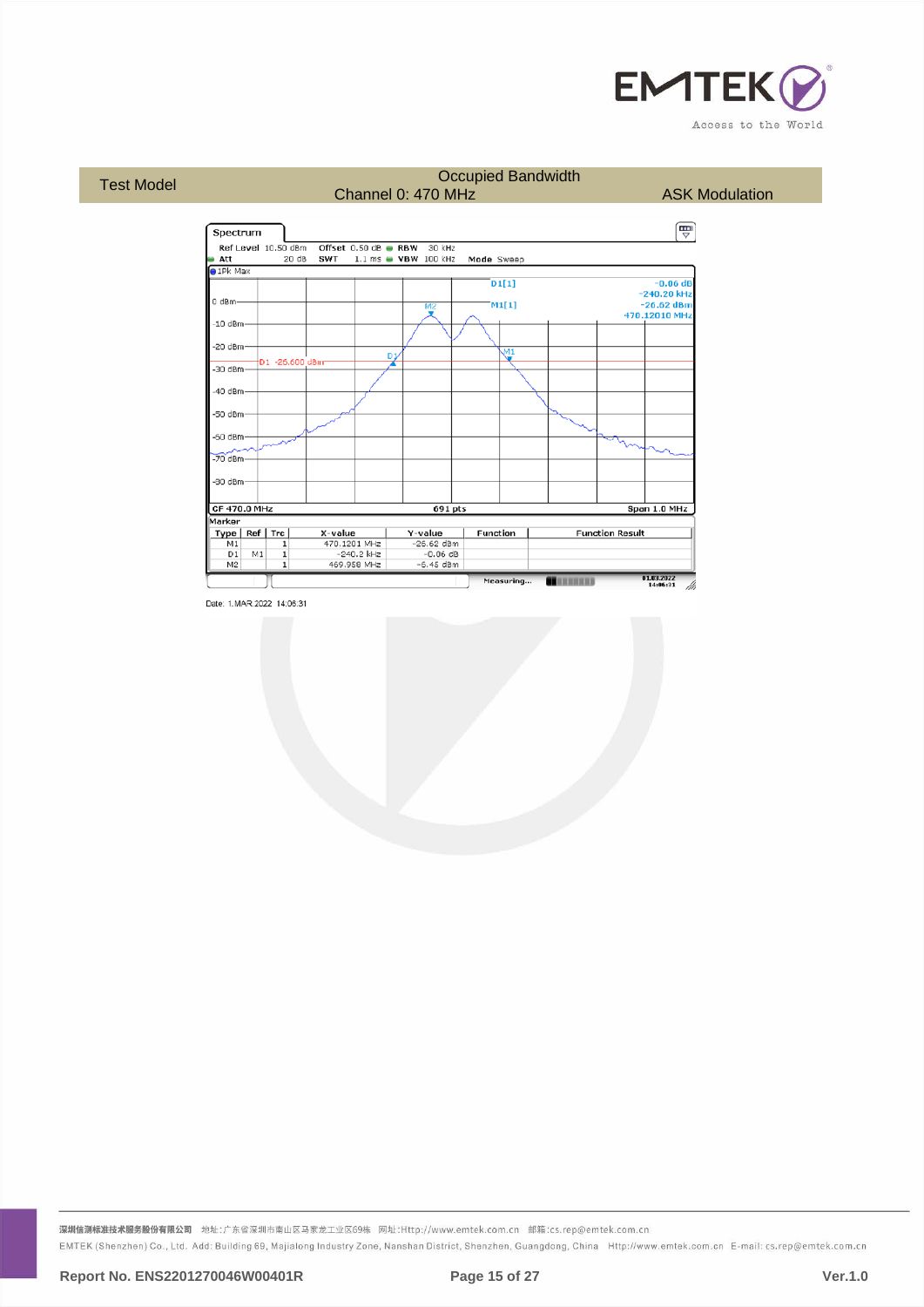

# <span id="page-15-0"></span>**7.2 FREQUENCY STABILITY**

#### 7.2.1 Applicable Standard

According to FCC Part 2.1055 and part 15.231(d)

#### 7.2.2 Conformance Limit

According to part 15.231(d), For devices operating within the frequency band 40.66-40.70 MHz, the bandwidth of the emission shall be confined within the band edges and the frequency tolerance of the carrier shall be ±0.01%. This frequency tolerance shall be maintained for a temperature variation of −20 degrees to +50 degrees C at normal supply voltage, and for a variation in the primary supply voltage from 85% to 115% of the rated supply voltage at a temperature of 20 degrees C. For battery operated equipment, the equipment tests shall be performed using a new battery

#### 7.2.3 Test Configuration

Test according to clause 6.1 radio frequency test setup

#### 7.2.4 Test Procedures

Connect the EUT to frequency analyzer via the antenna connector.

EUT was placed at temperature chamber and connected to an external power supply.

Temperature and voltage condition shall be tested to confirm frequency stability.

(a) Frequency measurements shall be made at the extremes of the specified temperature range and at intervals of not more than 10° centigrade through the range. A period of time sufficient to stabilize all of the components of the oscillator circuit at each temperature level shall be allowed prior to frequency measurement. The short-term transient effects on the frequency of the transmitter due to keying (except

for broadcast transmitters) and any heating element cycling normally occurring at each ambient temperature level also shall be shown. Only the portion or portions of the transmitter containing the frequency determining and stabilizing circuitry need be subjected to the temperature variation test.

(b) The frequency stability shall be measured with variation of primary supply voltage as follows:

(1) Vary primary supply voltage from 85 to 115 percent of the nominal value for other than hand carried battery equipment.

(2) For hand carried, battery powered equipment, reduce primary supply voltage to the battery operating end point, which shall be specified by the manufacturer.

#### 7.2.5 Test Results

| Temperature:              | $26^{\circ}$ C |
|---------------------------|----------------|
| <b>Relative Humidity:</b> | 54%            |
| ATM Pressure:             | 1011 mbar      |

Not applicable, the device operating without the frequency band 40.66-40.70MHz.

<mark>深圳信测标准技术服务股份有限公司</mark> 地址:广东省深圳市南山区马家龙工业区69栋 网址:Http://www.emtek.com.cn 邮箱:cs.rep@emtek.com.cn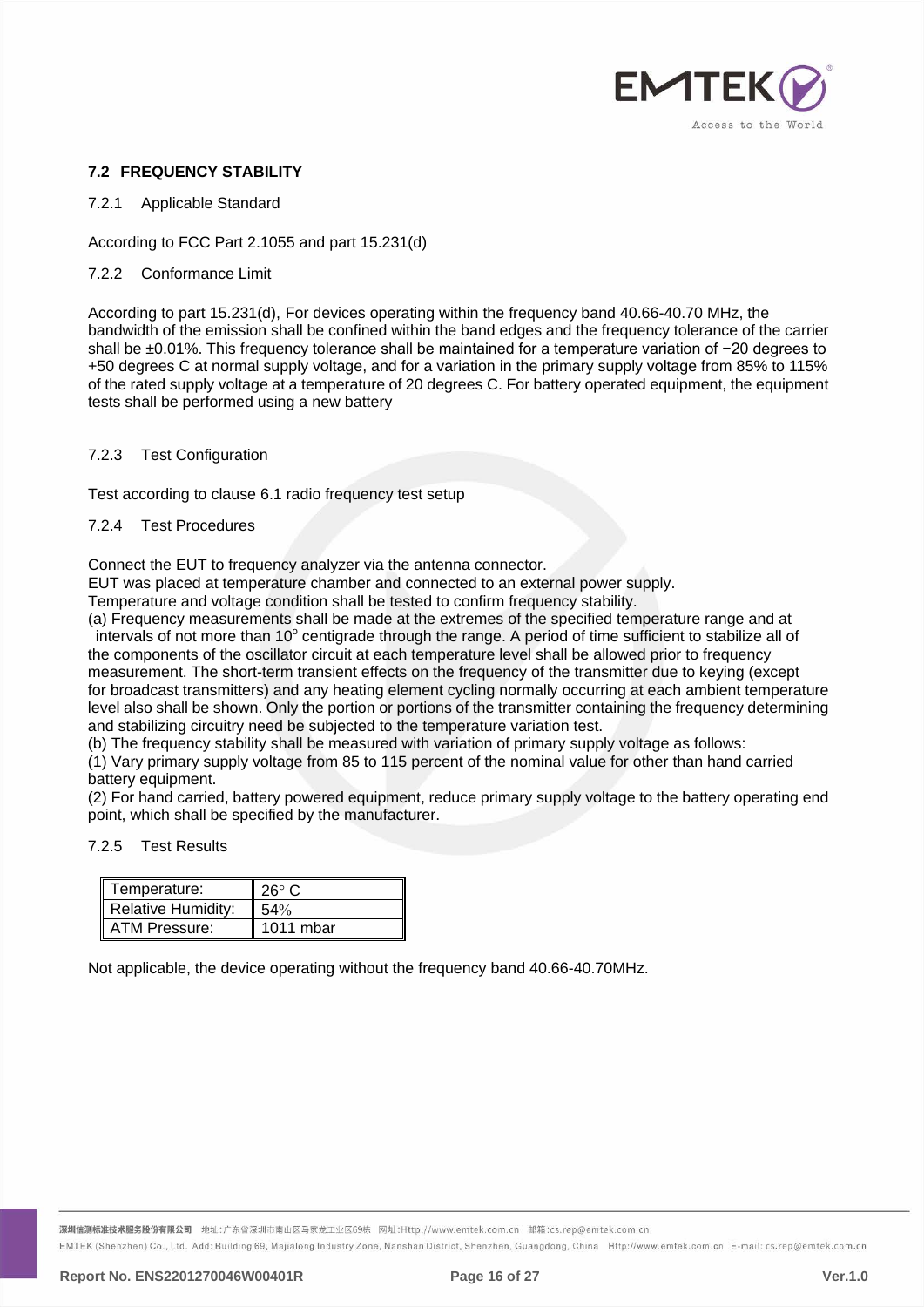

# <span id="page-16-0"></span>**7.3 RADIATED SPURIOUS EMISSION**

7.3.1 Applicable Standard

According to FCC Part 15.231(b) and 15.209

7.3.2 Conformance Limit

Intentional radiators may operate at a periodic rate exceeding that specified in paragraph (a) of this section and may be employed for any type of operation, including operation prohibited in paragraph (a) of this section, provided the intentional radiator complies with the provisions of paragraphs (b) through (d) of this section, except the field strength table in paragraph (b) of this section is replaced by the following: According to FCC Part 15.231 the field strength Limited

| Frequencies            |                | Field strength of fundamental @3m        |        | Effective limit for 470 MHz |  |
|------------------------|----------------|------------------------------------------|--------|-----------------------------|--|
| (MHz)                  | (uV/m)         | dB(uV/m)                                 | (uV/m) | dB(uV/m)                    |  |
| 40.66-40.70            | 2250           | 67                                       |        |                             |  |
| 70-130                 | 1250           | 62                                       |        |                             |  |
| 130-174                | 1250 to 3750*  | 62 to 71.5*                              |        |                             |  |
| 174-260                | 3750           | 71.5                                     |        |                             |  |
| 260-470                | 3750 to 12500* | 71.5 to 81.9*                            |        |                             |  |
| Above 470              | 12500          | 81.9                                     | 12500  | 81.9                        |  |
| * Linear interpolation |                |                                          |        |                             |  |
| Frequencies            |                | Field strength of Spurious emissions @3m |        | Effective limit for 470 MHz |  |
| (MHz)                  | (uV/m)         | dB(uV/m)                                 | (uV/m) | dB(uV/m)                    |  |
| 40.66-40.70            | 225            | 47                                       |        |                             |  |
| 70-130                 | 125            | 41.9                                     |        |                             |  |
| 130-174                | 125 to 375*    | 41.9 to 51.5*                            |        |                             |  |
| 174-260                | 375            | 51.5                                     |        |                             |  |
| 260-470                | 375 to 1250*   | 51.5 to 61.9*                            |        |                             |  |
| Above 470              | 1250           | 61.9                                     | 1250   | 61.9                        |  |

\* Linear interpolation

The field intensity in micro-volts per meter can then be determined by the following equation:  $F1(V/m) =$ 10FI (dBV/ m) / 20 The FCC specified emission limits were calculated according the EUT operating frequency and obtained by following linear interpolation equations:

(a) For fundamental frequency:

 $f_{EUT}$ : EUT Operating Frequency Emission Limit (V/m)  $12500(V/m) - 3750(V/m)$ 

= [fEUT(MHz) – 260(MHz)] X 
$$
\frac{1}{470(MHz) - 260(MHz)} + 3750(V/m)
$$

(b) For spurious frequencies:

 $f_{EUT}$ : EUT Operating Frequency Emission Limit (V/m)  $1250(V/m) - 375(V/m)$ 

$$
= [f_{EUT}(MHz) - 260(MHz)] \times \frac{170(MHz)}{470(MHz)} + 375(V/m)
$$

 $470(MHz) - 260(MHz)$ 

Other emissions radiated outside of the specified frequency bands, except for harmonics, shall be attenuated by at least 20 dB below the level of the fundamental or comply with the radiated emissions limits specified in section 1 5.209(a) limit in the table below has to be followed.

Note:

(1) The tighter limit applies at the band edges.

(2) Emission level (dBuV/m)=20log Emission level (uV/m).

<mark>深圳信测标准技术服务股份有限公司</mark> 地址:广东省深圳市南山区马家龙工业区69栋 网址:Http://www.emtek.com.cn 邮箱:cs.rep@emtek.com.cn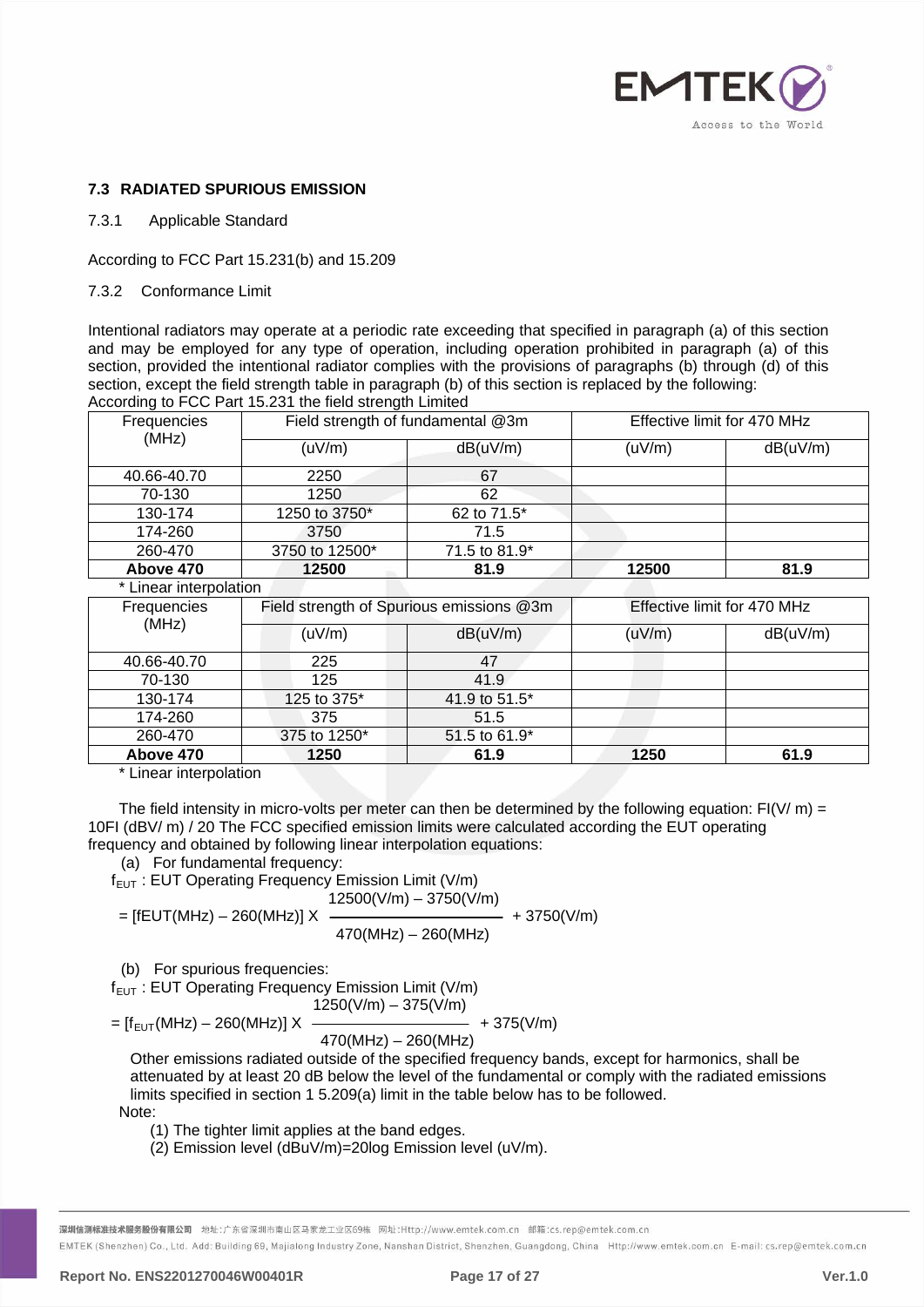

| FCC Part15 (15.231), Subpart C                                                                                     |                                  |                                    |  |  |
|--------------------------------------------------------------------------------------------------------------------|----------------------------------|------------------------------------|--|--|
| <b>Field Strength of Spurious</b><br>Field Strength<br><b>Fundamental Frequency</b><br>Of Fundamental<br>Emissions |                                  |                                    |  |  |
| 470MHz                                                                                                             | AV:81.9dBuV/m at 3m<br>distance  | $AV:61.9$ dBuV/m at 3m<br>distance |  |  |
|                                                                                                                    | PK:101.9dBuV/m at 3m<br>distance | $PK:81.9$ dBuV/m at 3m<br>distance |  |  |

#### According to FCC Part15.205, Restricted bands

| <b>MHz</b>        | <b>MHz</b>          | <b>MHz</b>    | GHz          |
|-------------------|---------------------|---------------|--------------|
| 0.090-0.110       | 16.42-16.423        | 399.9-410     | $4.5 - 5.15$ |
| 10.495-0.505      | 16.69475-16.69525   | 608-614       | 5.35-5.46    |
| 2.1735-2.1905     | 16.80425-16.80475   | 960-1240      | 7.25-7.75    |
| 4.125-4.128       | 25.5-25.67          | 1300-1427     | 8.025-8.5    |
| 4.17725-4.17775   | 37.5-38.25          | 1435-1626.5   | $9.0 - 9.2$  |
| 4.20725-4.20775   | 73-74.6             | 1645.5-1646.5 | $9.3 - 9.5$  |
| 6.215-6.218       | 74.8-75.2           | 1660-1710     | 10.6-12.7    |
| 6.26775-6.26825   | 123-138             | 2200-2300     | 14.47-14.5   |
| 8.291-8.294       | 149.9-150.05        | 2310-2390     | 15.35-16.2   |
| 8.362-8.366       | 156.52475-156.52525 | 2483.5-2500   | 17.7-21.4    |
| 8.37625-8.38675   | 156.7-156.9         | 2690-2900     | 22.01-23.12  |
| 8.41425-8.41475   | 162.0125-167.17     | 3260-3267     | 23.6-24.0    |
| 12.29-12.293      | 167.72-173.2        | 3332-3339     | 31.2-31.8    |
| 12.51975-12.52025 | 240-285             | 3345.8-3358   | 36.43-36.5   |
| 12.57675-12.57725 | 322-335.4           | 3600-4400     | (2)          |
| 13.36-13.41       |                     |               |              |

According to FCC Part15.205, the level of any transmitter spurious emission in Restricted bands shall not exceed the level of the emission specified in the following table

| Restricted Frequency(MHz)<br>Field Strength $(\mu V/m)$ |              | Field Strength (dBµV/m) | <b>Measurement Distance</b> |
|---------------------------------------------------------|--------------|-------------------------|-----------------------------|
| $0.009 - 0.490$                                         | 2400/F(KHz)  | 300                     |                             |
| $0.490 - 1.705$                                         | 24000/F(KHz) | 30                      | See the remark              |
| 1.705~30.0                                              | 30           | 30                      |                             |
| 30-88                                                   | 100          | 40                      |                             |
| 88-216                                                  | 150          | 43.5                    |                             |
| 216-960                                                 | 200          | 46                      |                             |
| Above 960                                               | 500          | 54                      |                             |

Remark :1. Emission level in dBuV/m=20 log (uV/m)

2. Measurement was performed at an antenna to the closed point of EUT distance of meters.

3. Distance extrapolation factor =40log(Specific distance/ test distance)( dB);

Limit line=Specific limits(dBuV) + distance extrapolation factor.

for the frequency ranges below 30 MHz, a narrower RBW is used for these ranges but the measured value should add a RBW correction factor (RBWCF) where RBWCF [dB] =10\*lg(100 [kHz]/narrower RBW [kHz])., the narrower RBW is 1 kHz and RBWCF is 20 dB for the frequency 9 kHz to 150 kHz, and the narrower RBW is 10 kHz and RBWCF is 10 dB for the frequency 150 kHz to 30 MHz.

<mark>深圳信测标准技术服务股份有限公司</mark> 地址:广东省深圳市南山区马家龙工业区69栋 网址:Http://www.emtek.com.cn 邮箱:cs.rep@emtek.com.cn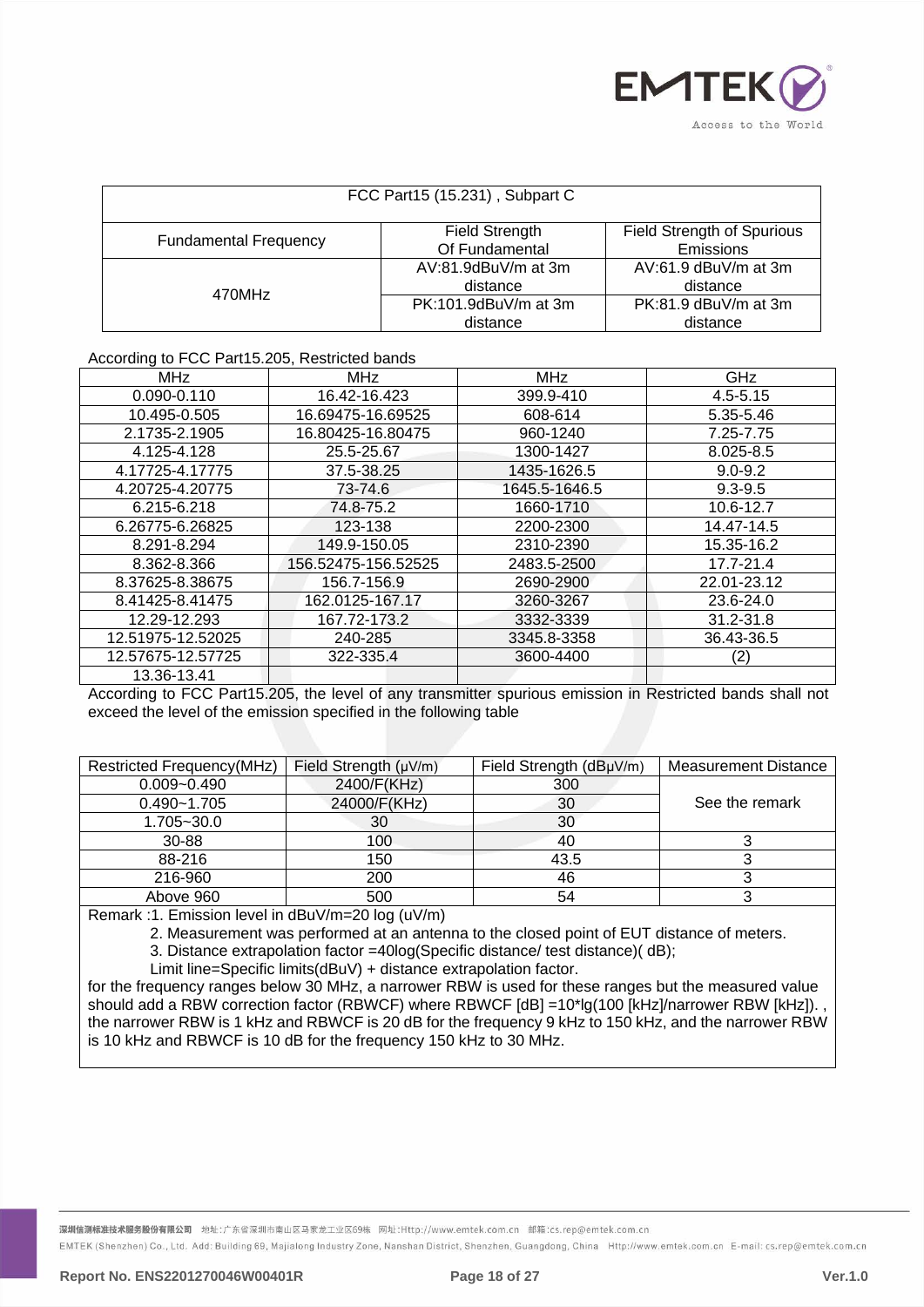

## 7.3.3 Test Configuration

Test according to clause 6.2 radio frequency test setup 2

#### 7.3.4 Test Procedure

This test is required for any spurious emission that falls in a Restricted Band, as defined in Section 15.205. It must be performed with the highest gain of each type of antenna proposed for use with the EUT. Use the following spectrum analyzer settings:

The EUT was placed on a turn table which is 0.8m above ground plane.

Maximum procedure was performed on the highest emissions to ensure EUT compliance.

Span = wide enough to fully capture the emission being measured

RBW = 100 kHz for  $f < 1$  GHz(30MHz to 1GHz), 200Hz for f<150KHz(9KHz to 150KHz), 9KHz for f<30MHz(150KHz to 30MHz),1MHz for f<5GHz

 $VBW \geq RBW$  Sweep = auto

Detector function = peak

 $Trace = max$  hold

Follow the guidelines in ANSI C63.10-2013 with respect to maximizing the emission by rotating the EUT, measuring the emission while the EUT is situated in three orthogonal planes (if appropriate), adjusting the measurement antenna height and polarization, etc. A pre-amp and a high pass filter are required for this test, in order to provide the measuring system with sufficient sensitivity. Allow the trace to stabilize. The peak reading of the emission, after being corrected by the antenna factor, cable loss, pre-amp gain, etc., is the peak field strength, which must comply with the limit specified in Section 15.35(b). Submit this data. Now set the VBW to 10 Hz, while maintaining all of the other instrument settings. This peak level, once corrected, must comply with the limit specified in Section 15.209. If the dwell time per channel of the hopping signal is less than 100 ms, then the reading obtained with the 10 Hz VBW may be further adjusted by a "duty cycle correction factor", derived from 20log(dwell time/100 ms), in an effort to demonstrate

compliance with the 15.209 limit. Submit this data.

Calculation of Average factor

The output field strengths of specification in accordance with the FCC rules specify measurements with an average detector. During the test, a spectrum analyzer incorporating a peak detector was used. Therefore, a reduction factor can be applied to the resultant peak signal level and compared to the limit for measurement instrumentation incorporating an average detector.

The duty cycle is measured in 100ms or the repetition cycle period, whichever is a shorter time frame, the duty cycle is measured by placing the spectrum analyzer to set zero span at 100kHz resolution bandwidth.

Averaging factor in dB=20log (duty cycle)

Repeat above procedures until all frequency measured was complete.

| Temperature:              | $26^{\circ}$ C |
|---------------------------|----------------|
| <b>Relative Humidity:</b> | 54%            |
| ATM Pressure:             | $1011$ mbar    |

<mark>深圳信测标准技术服务股份有限公司</mark> 地址:广东省深圳市南山区马家龙工业区69栋 网址:Http://www.emtek.com.cn 邮箱:cs.rep@emtek.com.cn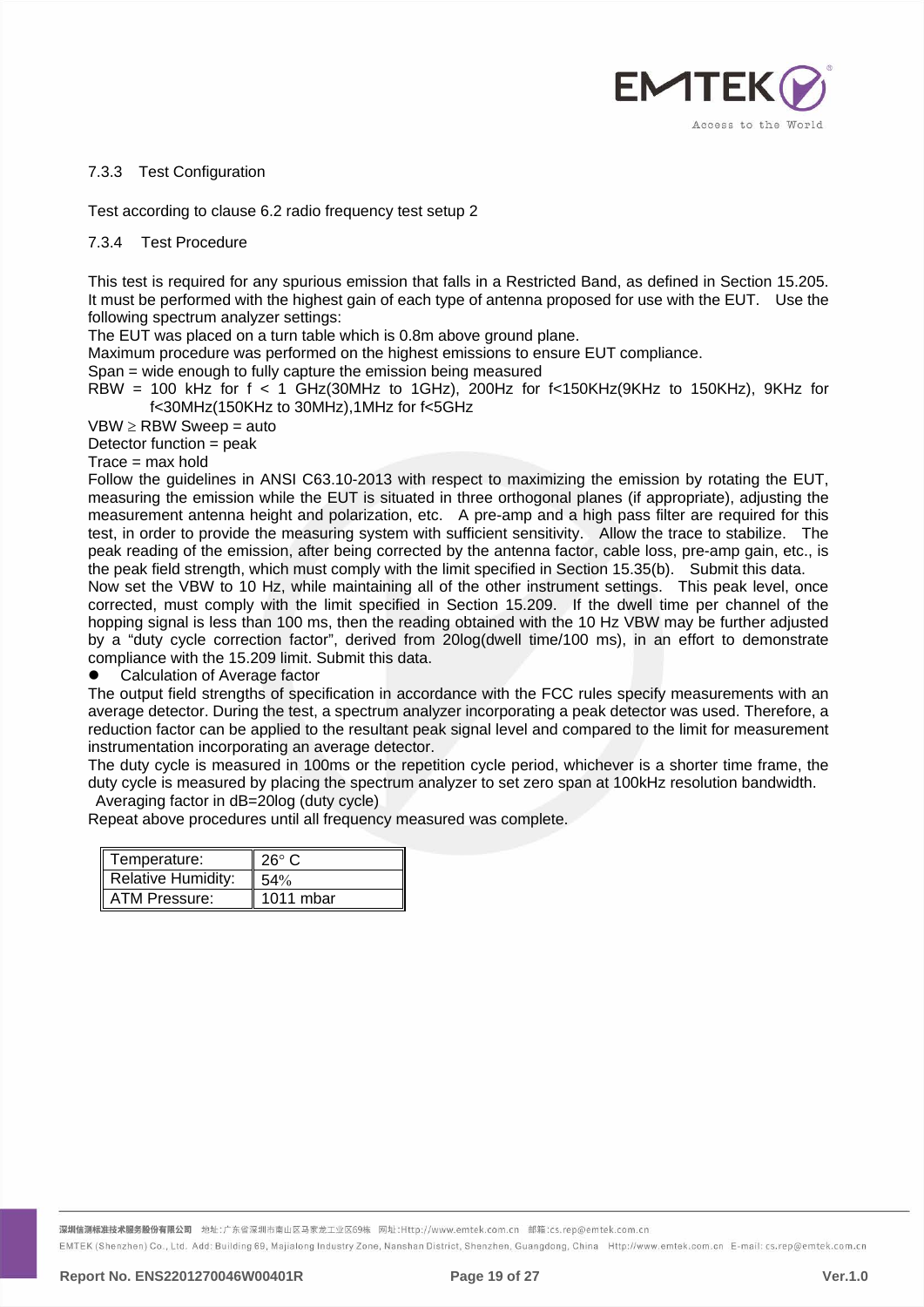

# 7.3.5 Test Results

| Duty cycle measure |  |
|--------------------|--|
|--------------------|--|

| <b>Test Model</b>                                 |                                                     |                                                                                                                   |                                                               |                                       |                                                   |                                      |                              |  |
|---------------------------------------------------|-----------------------------------------------------|-------------------------------------------------------------------------------------------------------------------|---------------------------------------------------------------|---------------------------------------|---------------------------------------------------|--------------------------------------|------------------------------|--|
|                                                   |                                                     | Channel 0: 470MHz                                                                                                 |                                                               |                                       | transmission period                               |                                      |                              |  |
| Spectrum Analyzer 1<br><b>Swept SA</b>            | $\ddot{}$                                           |                                                                                                                   |                                                               |                                       |                                                   | ☆<br>Marker                          | 崇<br>$\overline{\mathbf{v}}$ |  |
| <b>KEYSIGHT</b> Input: RF<br>$\rightarrow$<br>LMI | Input Z: $50 \Omega$<br>Coupling: DC<br>Align: Auto | Atten: 10 dB<br>Corrections: Off<br>Freq Ref: Int (S)                                                             | PNO: Best Wide<br>Gate: Off<br>IF Gain: Low<br>Sig Track: Off | Avg Type: Log-Power<br>Trig: Free Run | $1$   2 3 4 5 6<br><b>WWWWWW</b><br><b>NNNNNN</b> | Select Marker<br>Marker 1            |                              |  |
| 1 Spectrum                                        | Ω                                                   |                                                                                                                   |                                                               |                                       | ΔMkr1 26.60 ms                                    | Marker A Time<br>26,6000 ms          | <b>Settings</b>              |  |
| Scale/Div 10 dB<br>Log                            |                                                     | Ref Level 0.00 dBm                                                                                                |                                                               |                                       | $0.00$ dB                                         | Marker Mode                          | Peak<br>Search               |  |
| $-10.0$                                           |                                                     |                                                                                                                   |                                                               |                                       |                                                   | Normal                               | <b>Pk Search</b>             |  |
| $-20.0$                                           | $1\Delta2$                                          |                                                                                                                   |                                                               |                                       |                                                   | $\bullet$ Delta ( $\Delta$ )         | Config                       |  |
| 30.0 2                                            |                                                     |                                                                                                                   |                                                               |                                       |                                                   | Fixed                                | Properties                   |  |
| $-40.0$                                           |                                                     |                                                                                                                   |                                                               |                                       |                                                   | Off                                  | Marker<br>Function           |  |
|                                                   |                                                     |                                                                                                                   |                                                               |                                       |                                                   |                                      | Marker $\rightarrow$         |  |
| $-50.0$                                           |                                                     |                                                                                                                   |                                                               |                                       |                                                   | <b>Delta Marker</b><br>(Reset Delta) |                              |  |
| $-60.0$                                           |                                                     |                                                                                                                   |                                                               |                                       |                                                   | <b>Marker Table</b><br>On            | Counter                      |  |
| 70.0                                              |                                                     |                                                                                                                   |                                                               |                                       |                                                   | Off                                  |                              |  |
| $-80.0$                                           |                                                     | والمستقلة الموجوع أصاقع تعترف والتواريخ فواقفه أعمل متقررة أكبارته امترادها فالمربز ألزرقنا والحوال العقلي معملوق |                                                               |                                       |                                                   | / Marker Settings<br>Diagram         |                              |  |
| $-90.0$                                           |                                                     |                                                                                                                   |                                                               |                                       |                                                   | All Markers Off                      |                              |  |
| Center 470,000000 MHz<br>Res BW 100 kHz           |                                                     | #Video BW 300 kHz                                                                                                 | تللس أبر                                                      | tha mark                              | Span 0 Hz<br>Sweep 100 ms (1001 pts)              | Couple Markers<br>On<br>Off          |                              |  |
|                                                   |                                                     | Mar 10, 2022<br>$\bigcirc$<br>7:50:10 AM                                                                          |                                                               | œ<br>IL J                             | $\blacktriangleright$                             |                                      |                              |  |

Duty cycle=26.6ms/100ms=0.266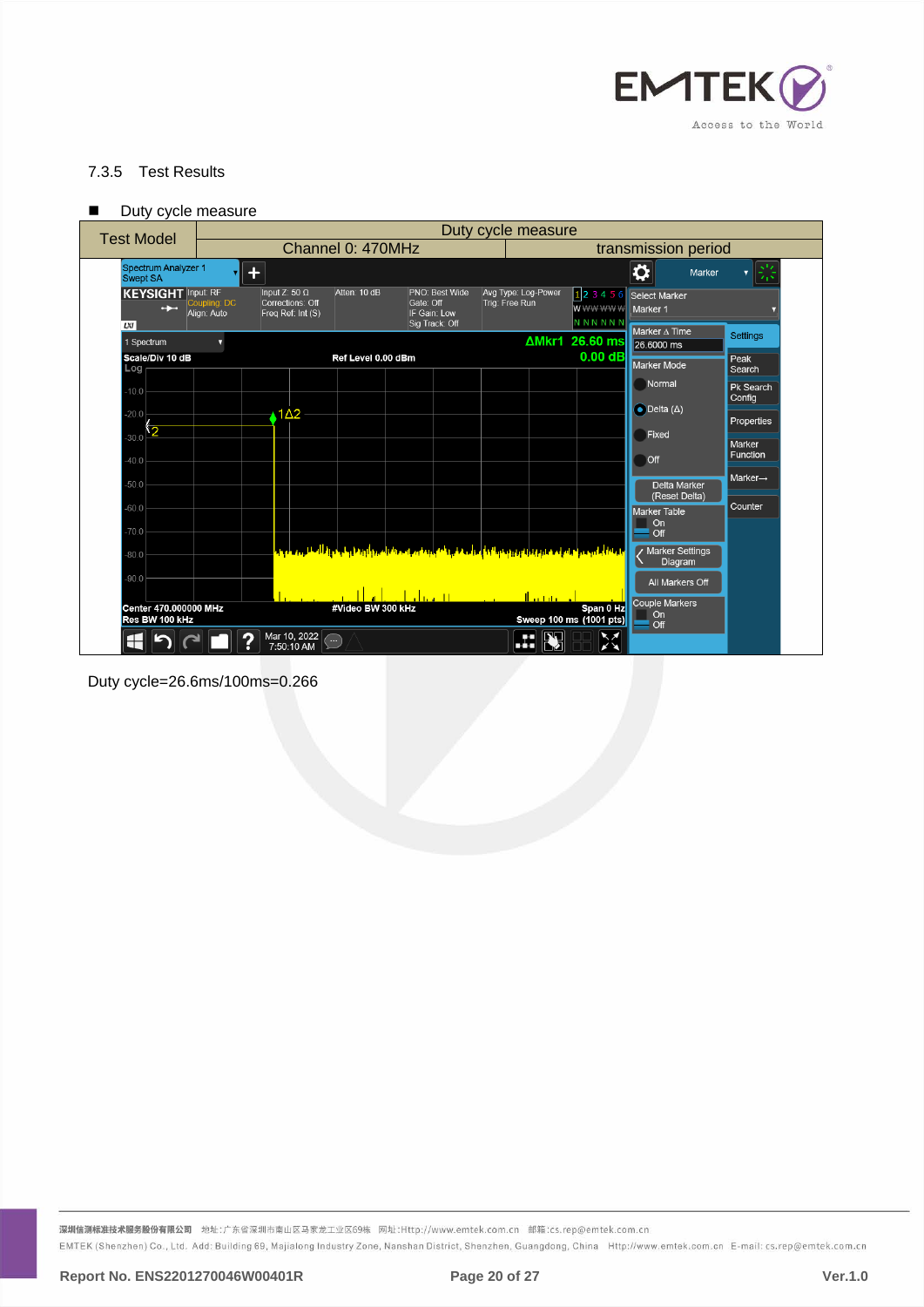

# Spurious Emission below 30MHz (9KHz to30MHz)

| Test mode: |          | <b>TX Mode</b> |                           |                  |               |           |          |
|------------|----------|----------------|---------------------------|------------------|---------------|-----------|----------|
|            |          |                |                           |                  |               |           |          |
| Freq.      | Ant.Pol. |                | Emission<br>Level(dBuV/m) | Limit 3m(dBuV/m) |               |           | Over(dB) |
| (MHz)      | H/V      | РK             | AV                        | <b>PK</b>        | AV            | <b>PK</b> | AV.      |
| $- -$      | $- -$    | $- -$          | $\sim$ $\sim$             | $- -$            | $\sim$ $\sim$ | $-$       | $- -$    |

Note: the amplitude of spurious emission that is attenuated by more than 20dB below the permissible limit has no need to be reported.

Distance extrapolation factor =40log(Specific distance/ test distance)( dB);

Limit line=Specific limits(dBuV) + distance extrapolation factor

# Field Strength Of Fundamental

| <b>Operation Mode:</b> | 470MHz |
|------------------------|--------|
|------------------------|--------|

| Freq. | Ant.Pol. | Emission Level(dBuV/m) |            |       | Limit $3m$ (dBuV/m) |      | Margin(dB) |          |
|-------|----------|------------------------|------------|-------|---------------------|------|------------|----------|
| (MHz) | H/V      | РK                     | Factor(dB) | AV    | РK                  | AV.  | РK         | AV.      |
| 470   |          | 39.13                  | $-11.50$   | 27.63 | 101.9               | 81.9 | $-62.77$   | $-54.27$ |
| 470   |          | 33.21                  | -11.50     | 21.71 | 101.9               | 81.9 | $-68.69$   | $-60.19$ |

Note:

Averaging factor in dB=20log (duty cycle) 20log (Duty cycle) =20log (26.6ms/100ms)=-11.50dB

# Radiated spurious emission above 1GHz

Operation Mode: 470MHz

| Freq.    | Ant.Pol. | Emission Level(dBuV/m) |            |       | Limit $3m$ (dBuV/m) |      | Margin(dB) |          |
|----------|----------|------------------------|------------|-------|---------------------|------|------------|----------|
| (MHz)    | H/V      | <b>PK</b>              | Factor(dB) | AV    | РK                  | AV   | РK         | AV       |
| 3290.000 |          | 58.01                  | $-11.50$   | 46.51 | 81.9                | 61.9 | $-23.89$   | $-15.39$ |
| 4230.000 |          | 62.59                  | $-11.50$   | 51.09 | 81.9                | 61.9 | $-19.31$   | $-10.81$ |
| 4700.000 |          | 63.12                  | $-11.50$   | 51.62 | 81.9                | 61.9 | $-18.78$   | $-10.28$ |
| 3290.000 | н        | 58.91                  | $-11.50$   | 47.41 | 81.9                | 61.9 | $-22.99$   | $-14.49$ |
| 4230.000 | н        | 62.39                  | $-11.50$   | 50.89 | 81.9                | 61.9 | $-19.51$   | $-11.01$ |
| 4700.000 | Н        | 60.75                  | $-11.50$   | 49.25 | 81.9                | 61.9 | $-21.15$   | $-12.65$ |

Note:

Averaging factor in dB=20log (duty cycle) 20log (Duty cycle) =20log (26.6ms/100ms)=-11.50dB

深圳信测标准技术服务股份有限公司 地址:广东省深圳市南山区马家龙工业区69栋 网址:Http://www.emtek.com.cn 邮箱:cs.rep@emtek.com.cn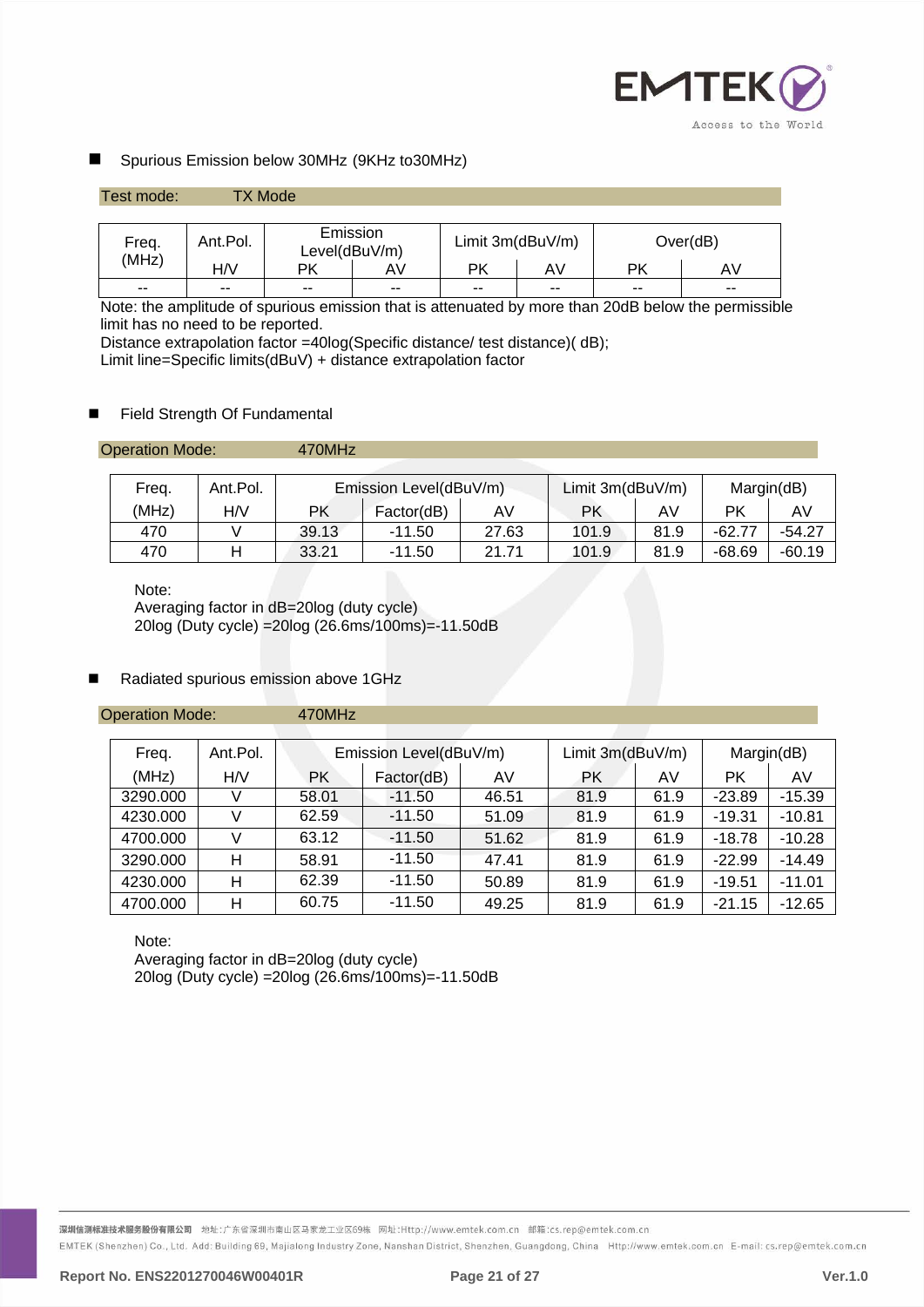



# Radiated spurious emission below 1GHz

| No. Mk. | Freg.      | Reading<br>Level | Correct<br>Factor | Measure-<br>ment | Limit  | Over         |           | Antenna<br>Height | Table<br>Degree |         |
|---------|------------|------------------|-------------------|------------------|--------|--------------|-----------|-------------------|-----------------|---------|
|         | <b>MHz</b> | dBuV             | dB                | dBuV/m           | dBuV/m | dB           | Detector  | cm                | degree          | Comment |
|         | 62.0222    | 24.45            | $-12.03$          | 12.42            |        | 40.00 -27.58 | QP        |                   |                 |         |
| 2       | 103.2157   | 24.87            | $-14.48$          | 10.39            |        | 43.50 -33.11 | <b>QP</b> |                   |                 |         |
| 3       | 150.2741   | 23.54            | $-13.76$          | 9.78             |        | 43.50 -33.72 | ΟP        |                   |                 |         |
| 4       | 335.5936   | 24.14            | $-8.00$           | 16.14            |        | 46.00 -29.86 | <b>QP</b> |                   |                 |         |
| 5       | 643.7072   | 24.70            | $-2.04$           | 22.66            |        | 46.00 -23.34 | QP        |                   |                 |         |
| 6       | 843.2377   | 25.14            | 2.88              | 28.02            |        | 46.00 -17.98 | <b>QP</b> |                   |                 |         |

深圳信测标准技术服务股份有限公司 地址:广东省深圳市南山区马家龙工业区69栋 网址:Http://www.emtek.com.cn 邮箱:cs.rep@emtek.com.cn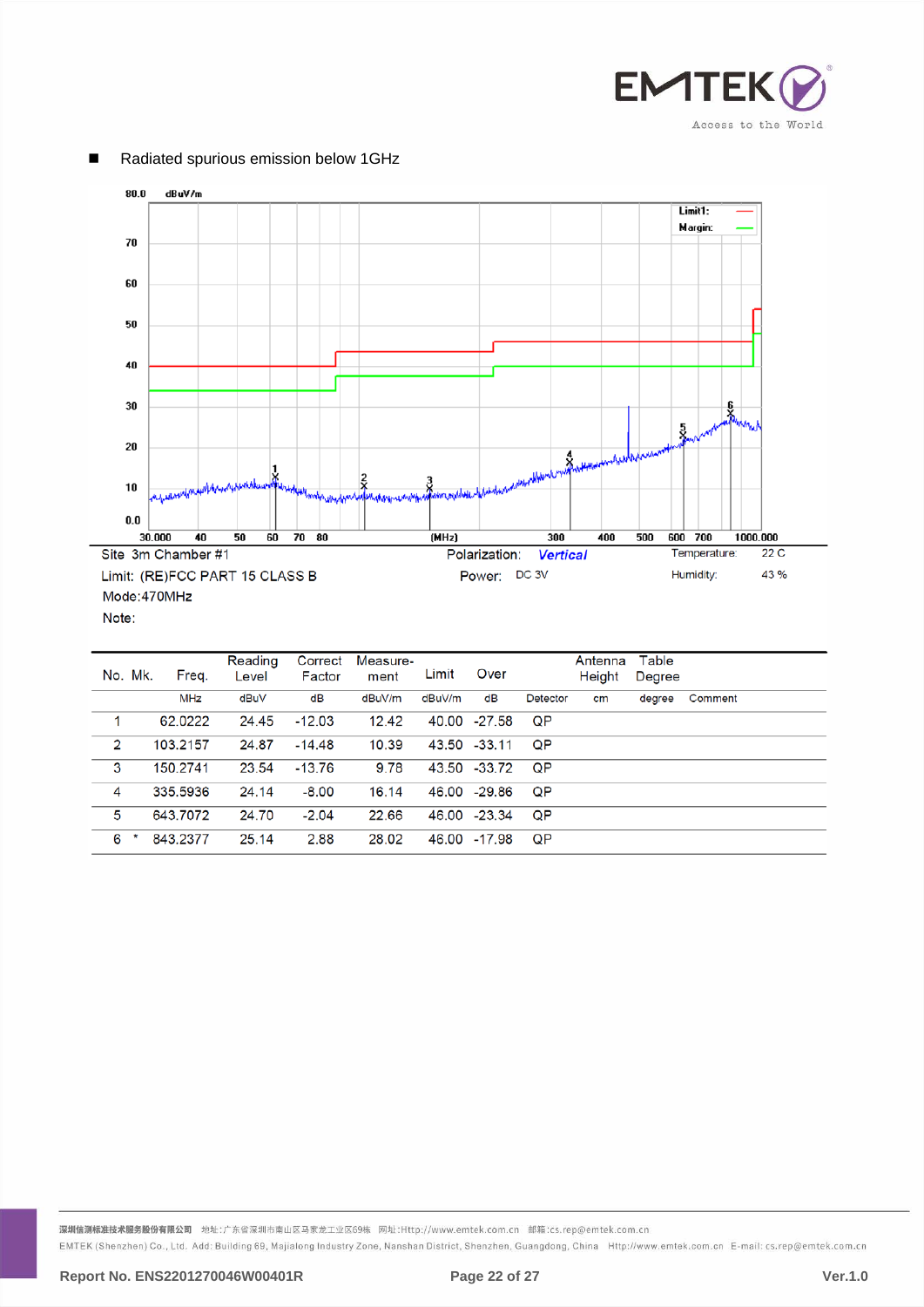



Note:

| No. Mk.        | Freq.      | Reading<br>Level | Correct<br>Factor | Measure-<br>ment | Limit  | Over     |          | Antenna<br>Height | Table<br>Degree |         |
|----------------|------------|------------------|-------------------|------------------|--------|----------|----------|-------------------|-----------------|---------|
|                | <b>MHz</b> | dBuV             | dB                | dBuV/m           | dBuV/m | dB       | Detector | cm                | degree          | Comment |
|                | 61.0245    | 23.61            | $-12.00$          | 11.61            | 40.00  | $-28.39$ | QP       |                   |                 |         |
| $\overline{2}$ | 107.6987   | 23.49            | $-14.50$          | 8.99             | 43.50  | -34.51   | QP       |                   |                 |         |
| 3              | 198,6750   | 23.41            | $-13.58$          | 9.83             | 43.50  | -33.67   | QP       |                   |                 |         |
| 4              | 302.2160   | 23.17            | $-9.01$           | 14.16            | 46.00  | -31.84   | QP       |                   |                 |         |
| 5              | 687.4520   | 24.44            | $-1.12$           | 23.32            | 46.00  | -22.68   | QP       |                   |                 |         |
| 6              | 861.5444   | 26.25            | 2.14              | 28.39            | 46.00  | -17.61   | QP       |                   |                 |         |

深圳信测标准技术服务股份有限公司 地址:广东省深圳市南山区马家龙工业区69栋 网址:Http://www.emtek.com.cn 邮箱:cs.rep@emtek.com.cn EMTEK (Shenzhen) Co., Ltd. Add: Building 69, Majialong Industry Zone, Nanshan District, Shenzhen, Guangdong, China Http://www.emtek.com.cn E-mail: cs.rep@emtek.com.cn

**Report No. ENS2201270046W00401R Page 23 of 27 Ver.1.0**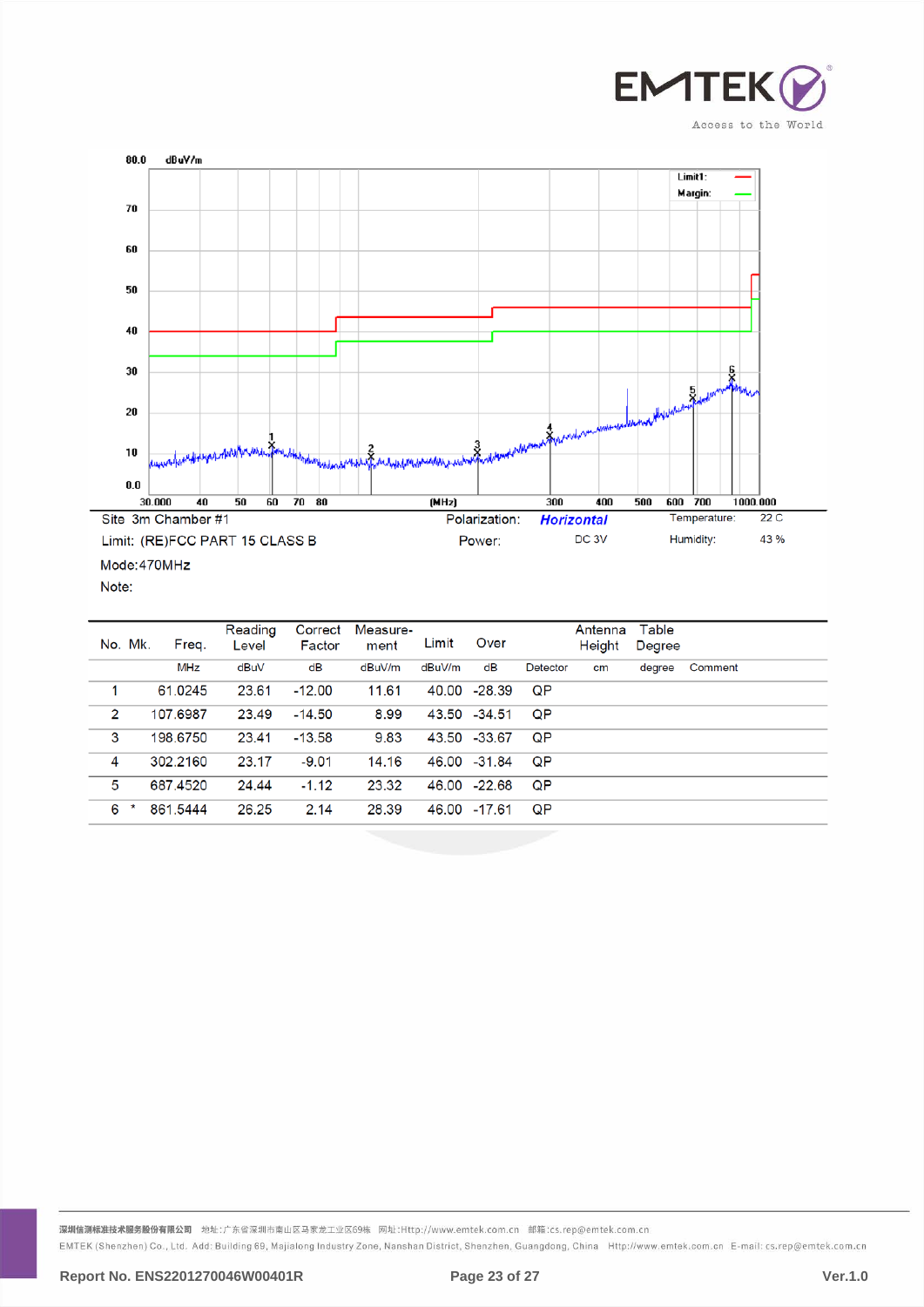

# <span id="page-23-0"></span>**7.4 TRANSMISSION REQUIREMENT**

## 7.4.1 Applicable Standard

According to FCC Part 15.231 (a),

# 7.4.2 Conformance Limit

- 1) A manually operated transmitter shall employ a switch that will automatically deactivate the transmitter within not more than 5 seconds of being released.
- 2) A transmitter activated automatically shall cease transmission within 5 seconds after activation.
- 3) Periodic transmissions at regular predetermined intervals are not permitted. However, polling or supervision transmissions, including data, to determine system integrity of transmitters used in security or safety applications are allowed if the total duration of transmissions does not exceed more than two seconds per hour for each transmitter. There is no limit on the number of individual transmissions, provided the total transmission time does not exceed two seconds per hour.

# 7.4.3 Test Configuration

Test according to clause 6.2 radio frequency test setup 2

#### 7.4.4 Test Procedure

The following table is the setting of spectrum analyzer.

| ີ                 |                 |
|-------------------|-----------------|
| Spectrum analyzer | Setting         |
| Attenuation       | Auto            |
| Span Frequency    | 0 <sub>Hz</sub> |
| <b>RB</b>         | 100KHz          |
| <b>VB</b>         | 300KHz          |
| Detector          | Peak            |
| Trace             | Max hold        |
| Sweep Time        | 6S              |

- a. The transmitter output (antenna port) was connected to the spectrum analyzer.
- b. Set RBW of spectrum analyzer to 100KHz and VBW to 300KHz, Set Detector to Peak, Trace to Max Hold.
- c. Set the span to 0Hz and the sweep time to 20s and record the value.

# 7.4.5 Test Results

| Temperature:              | $26^\circ$ C |
|---------------------------|--------------|
| <b>Relative Humidity:</b> | $54\%$       |
| ATM Pressure:             | $1011$ mbar  |

| Frequency.(MHz) | <b>Transmission Time</b><br>seconds | Limit<br>seconds | Verdict     |
|-----------------|-------------------------------------|------------------|-------------|
| 470             | 0.266                               | G                | <b>PASS</b> |

<mark>深圳信测标准技术服务股份有限公司</mark> 地址:广东省深圳市南山区马家龙工业区69栋 网址:Http://www.emtek.com.cn 邮箱:cs.rep@emtek.com.cn

EMTEK (Shenzhen) Co., Ltd. Add: Building 69, Majialong Industry Zone, Nanshan District, Shenzhen, Guangdong, China Http://www.emtek.com.cn E-mail: cs.rep@emtek.com.cn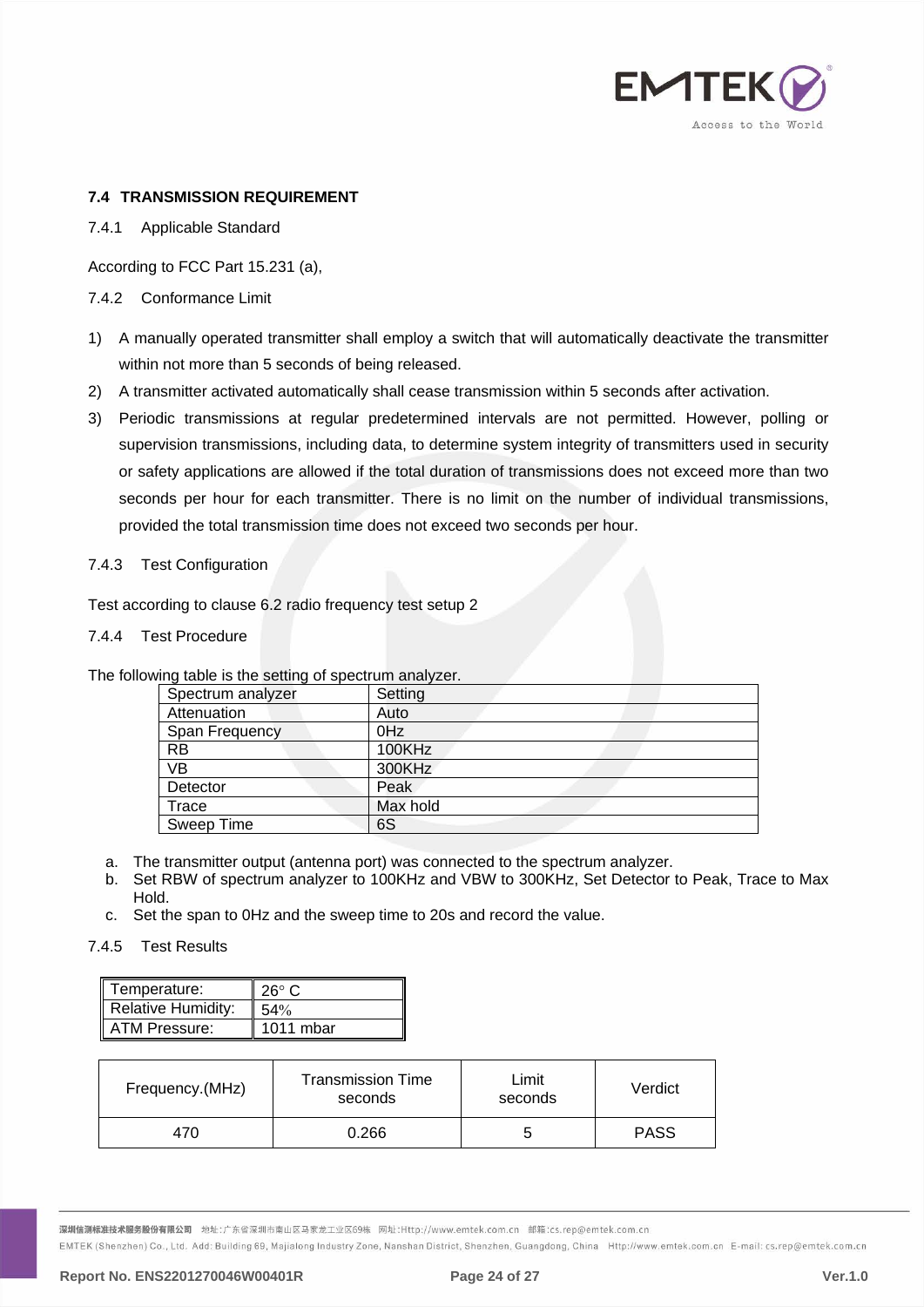

| <b>Test Model</b>                                                                                                    | <b>Transmitter Requirement</b>                                                |                                                               |                                       |                                      |                                                                                                                                                                            |                                                                                                              |
|----------------------------------------------------------------------------------------------------------------------|-------------------------------------------------------------------------------|---------------------------------------------------------------|---------------------------------------|--------------------------------------|----------------------------------------------------------------------------------------------------------------------------------------------------------------------------|--------------------------------------------------------------------------------------------------------------|
|                                                                                                                      | Channel 0: 470MHz                                                             |                                                               |                                       |                                      | <b>Silent Time</b>                                                                                                                                                         |                                                                                                              |
| Spectrum Analyzer 1<br>Swept SA                                                                                      | $+$                                                                           |                                                               |                                       |                                      | $\overline{\mathbf{Q}}$<br>Marker                                                                                                                                          | 崇<br>$\overline{\mathbf{v}}$                                                                                 |
| <b>KEYSIGHT</b> Input: RF<br>Coupling: DC<br>$\rightarrow$<br>Align: Auto<br><b>LXI</b>                              | Input Z: 50 $\Omega$<br>Atten: 10 dB<br>Corrections: Off<br>Freq Ref: Int (S) | PNO: Best Wide<br>Gate: Off<br>IF Gain: Low<br>Sig Track: Off | Avg Type: Log-Power<br>Trig: Free Run | 123456<br>wwwww<br><b>NNNNNN</b>     | Select Marker<br>Marker 1<br>Marker A Time                                                                                                                                 |                                                                                                              |
| 1 Spectrum<br>7                                                                                                      |                                                                               |                                                               |                                       | AMkr1 5.029 s                        | 5.02884 s                                                                                                                                                                  | <b>Settings</b>                                                                                              |
| Scale/Div 10 dB<br>Log<br>$-10.0$<br>$-20.0$<br>ハっ<br>$-30.0$<br>$-40.0$<br>$-50.0$<br>$-60.0$<br>$-70.0$<br>$-80.0$ | Ref Level 0.00 dBm                                                            |                                                               |                                       | $-54.62$ dB<br>$1\Delta2$            | Marker Mode<br>Normal<br>$\bullet$ Delta ( $\Delta$ )<br>Fixed<br>Off<br>Delta Marker<br>(Reset Delta)<br><b>Marker Table</b><br>On<br>Off<br>/ Marker Settings<br>Diagram | Peak<br>Search<br>Pk Search<br>Config<br>Properties<br>Marker<br>Function<br>$Market \rightarrow$<br>Counter |
| $-90.0$<br>Center 470.000000 MHz<br>Res BW 100 kHz                                                                   | #Video BW 300 kHz                                                             |                                                               |                                       | Span 0 Hz<br>Sweep 6.00 s (1001 pts) | All Markers Off<br>Couple Markers<br>On<br>Off                                                                                                                             |                                                                                                              |
|                                                                                                                      | Mar 10, 2022<br>7:48:57 AM<br>2<br>$\bigodot$                                 |                                                               | Æ                                     | $\sum_{k=1}^{N}$                     |                                                                                                                                                                            |                                                                                                              |
|                                                                                                                      |                                                                               |                                                               |                                       |                                      |                                                                                                                                                                            |                                                                                                              |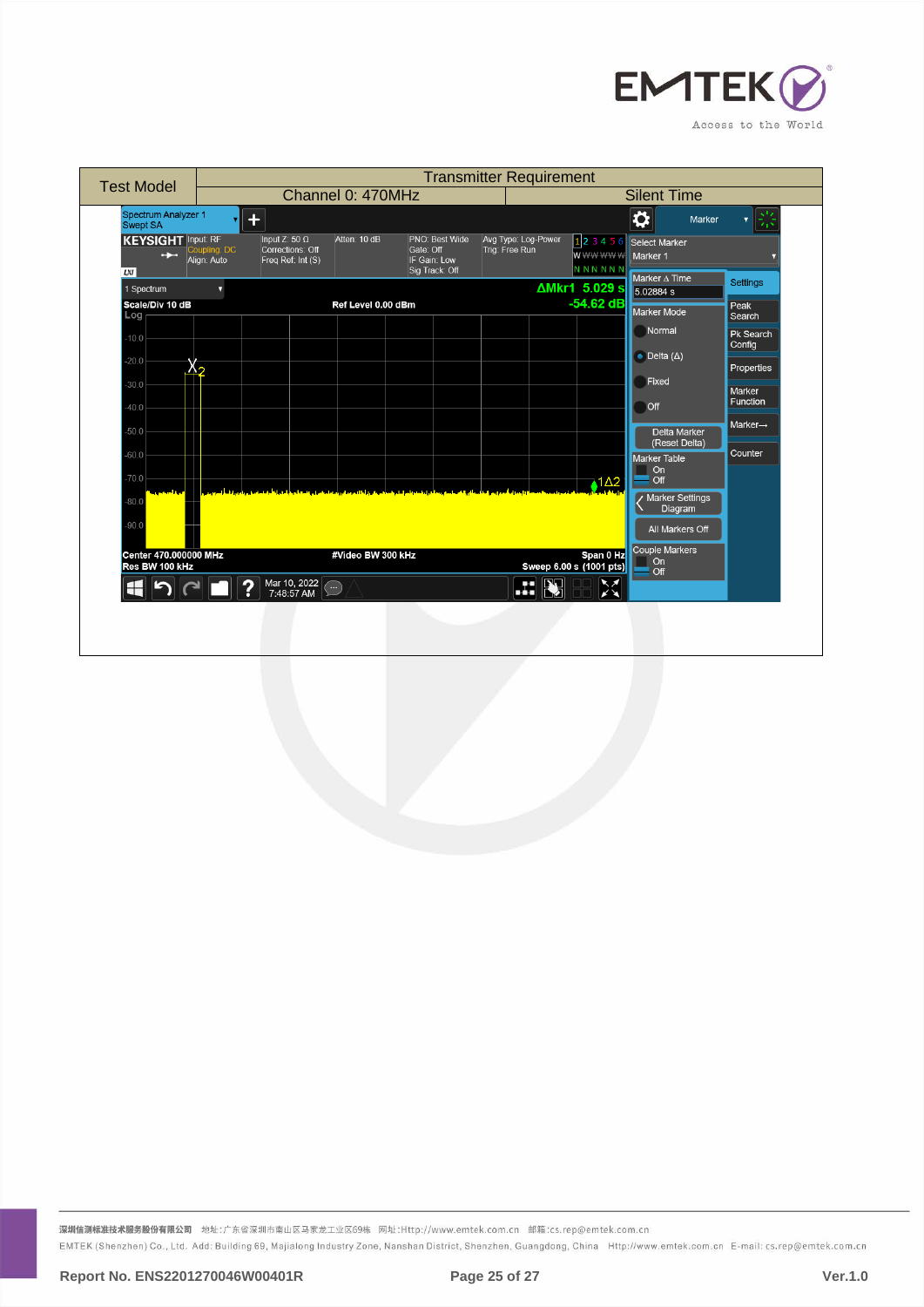

## <span id="page-25-0"></span>**7.5 CONDUCTED EMISSION TEST**

#### 7.5.1 Applicable Standard

According to FCC Part 15.207(a)

7.5.2 Conformance Limit

| <b>Conducted Emission Limit</b> |            |         |  |  |  |
|---------------------------------|------------|---------|--|--|--|
| Frequency(MHz)                  | Quasi-peak | Average |  |  |  |
| $0.15 - 0.5$                    | 66-56      | 56-46   |  |  |  |
| $0.5 - 5.0$                     | 56         | 46      |  |  |  |
| $5.0 - 30.0$                    | 60         | 50      |  |  |  |
| .<br>.<br>$\cdots$<br>$-1$      |            |         |  |  |  |

Note: 1. The lower limit shall apply at the transition frequencies 2. The limit decreases in line with the logarithm of the frequency in the range of 0.15 to 0.50MHz.

#### 7.5.3 Test Configuration

Test according to clause 7.3 conducted emission test setup

## 7.5.4 Test Procedure

The EUT was placed on a table which is 0.8m above ground plane. Maximum procedure was performed on the highest emissions to ensure EUT compliance. Repeat above procedures until all frequency measured were complete.

7.5.5 Test Results

N/A

<mark>深圳信测标准技术服务股份有限公司</mark> 地址:广东省深圳市南山区马家龙工业区69栋 网址:Http://www.emtek.com.cn 邮箱:cs.rep@emtek.com.cn